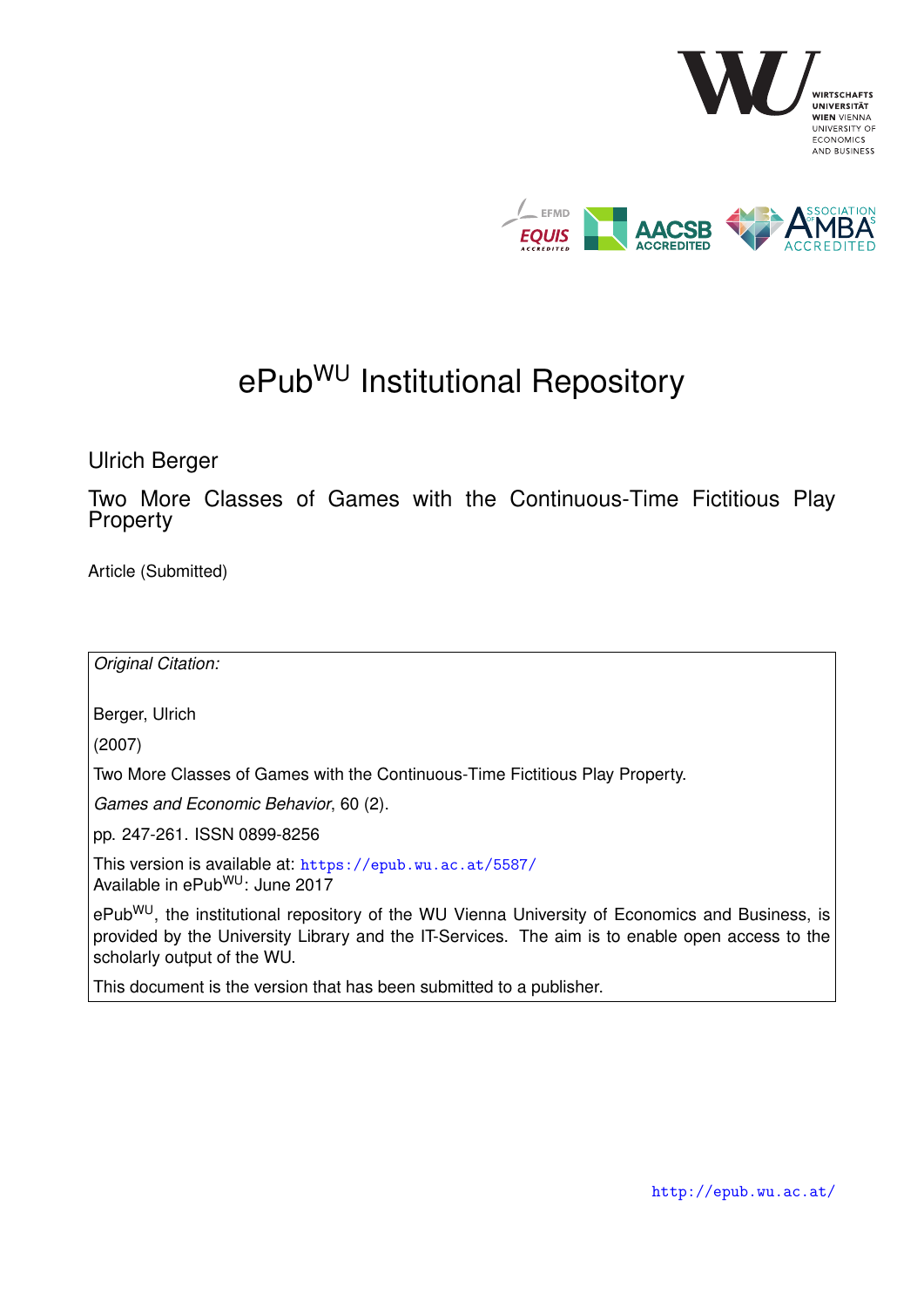# Two More Classes of Games with the Continuous-time Fictitious Play Property

Ulrich Berger

Vienna University of Economics and Business Administration, Institute VW 5, Augasse 2-6, A-1090 Wien, Austria

# Abstract

Fictitious Play is the oldest and most studied learning process for games. Since the already classical result for zero-sum games, convergence of beliefs to the set of Nash equilibria has been established for several classes of games, including weighted potential games, supermodular games with diminishing returns, and 3×3 supermodular games. Extending these results, we establish convergence of Continuous-time Fictitious Play for ordinal potential games and quasi-supermodular games with diminishing returns. As a by-product we obtain convergence for  $3 \times m$  and  $4 \times 4$ quasi-supermodular games. JEL classification: C72, D83.

Key words: Fictitious Play; Learning Process; Ordinal Potential Games; Quasi-Supermodular Games.

# 1 Introduction

The Fictitious Play Process was originally introduced by Brown (1949, 1951) as an algorithm to calculate the value of a two-person zero-sum game. Today, Fictitious Play serves as the prime example of myopic belief learning (see Fudenberg and Levine, 1998) and has its place in almost every modern textbook on game theory. Recently it has also proven useful as a simple optimization heuristic (Garcia et al., 2000, Lambert et al., 2005).

In this paper we focus on the continuous-time version of Fictitious Play. The belief paths of this process have been shown to converge to the set of Nash equilibria in several classes of games, among them two classes which are defined via cardinal conditions: supermodular games with diminishing returns and weighted potential games. We show here, that the defining cardinal conditions can be weakened considerably. Convergence indeed continues to hold under the

Email address: ulrich.berger@wu-wien.ac.at (Ulrich Berger).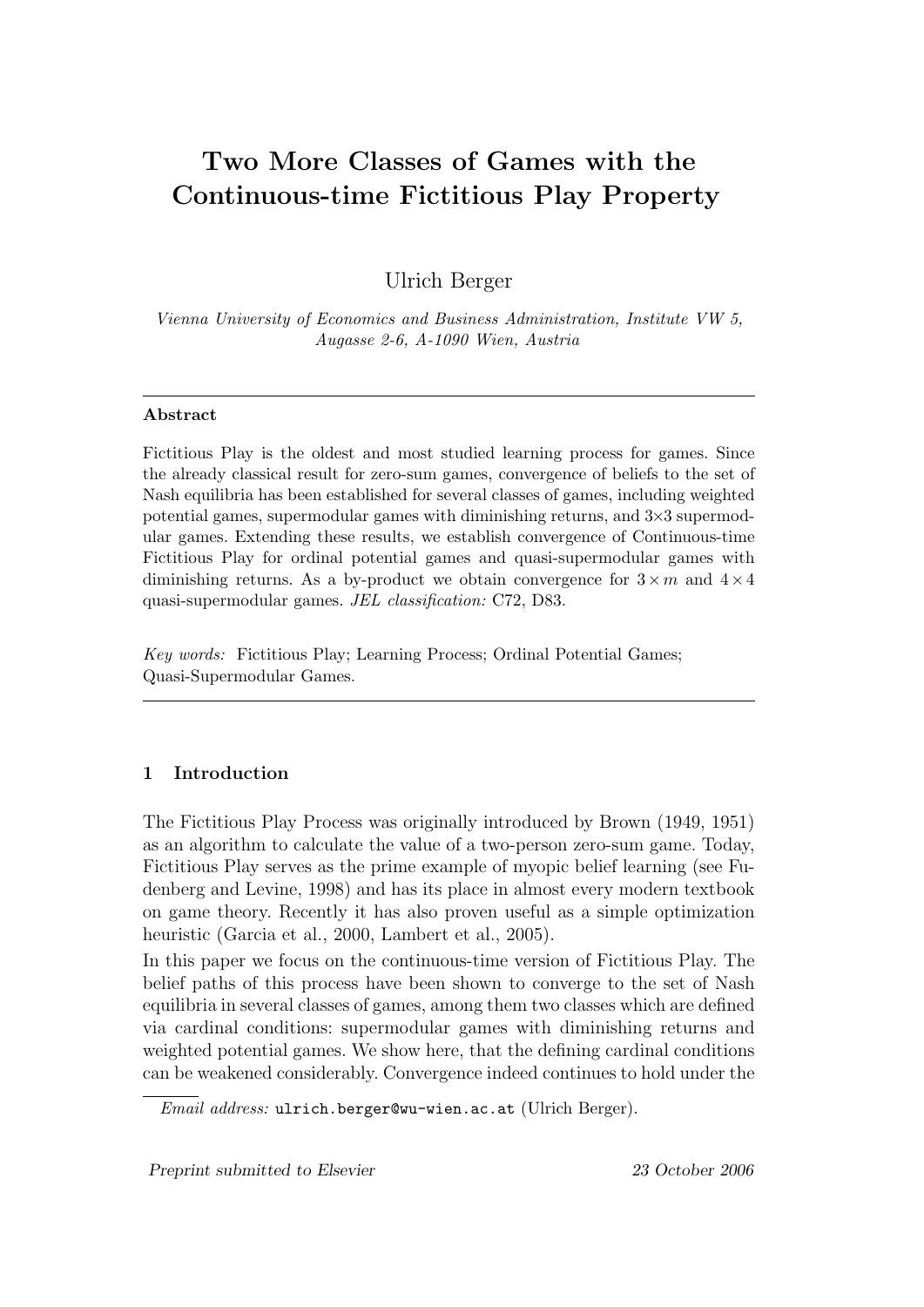respective ordinal conditions, i.e., in quasi-supermodular games and in ordinal potential games.

Brown (1949) introduced both the continuous-time and the discrete-time version of Fictitious Play. Due to its obvious shortcomings for computational purposes, the continuous-time version was neglected for many years until its revival by Rosenmüller (1971). However, for analytical studies the continuoustime version is often easier to handle than the discrete-time one, and mainly for this reason recent work on Fictitious Play has paid more attention to the continuous-time process. <sup>1</sup>

In a Discrete-time Fictitious Play (DFP) process two players are engaged in the repeated play of a bimatrix game. After an arbitrary initial move, in every round each player takes the empirical distribution of her opponent's strategies as her belief and responds with a pure strategy that maximizes her expected payoff, i.e., with a myopic best response. We say that a DFP process approaches equilibrium, if the sequence of beliefs converges to the set of Nash equilibria of the game. A game is said to have the Discrete-time Fictitious Play property (DFPP), if every DFP process approaches equilibrium in this game. Analogously, the continuous-time version of Fictitious Play is called Continuous-time Fictitious Play (CFP), and a game is said to have the Continuous-time Fictitious Play Property (CFPP), if every CFP process approaches equilibrium.

It is well known that there are games without the DFPP or the CFPP. <sup>2</sup> Shapley (1964) demonstrated this with an example of a  $3 \times 3$  game where the beliefs of DFP converge to a limit cycle. The same phenomenon also occurs with CFP. Other classes of games where either DFP or CFP (or both) have been shown to fail convergence include Cowan (1992), Jordan (1993), Gaunersdorfer and Hofbauer (1995), Foster and Young (1998), and Krishna and Sjöström (1998).

However, most of the research concerned with Fictitious Play tried to identify classes of games where every Fictitious Play process approaches equilibrium. The largest classes of games where this is known (both for CFP and DFP) are zero-sum games (Robinson, 1951),  $2 \times n$  games (Berger, 2005), dominance solvable games (Milgrom and Roberts, 1991), supermodular games with diminishing returns (Krishna, 1992)<sup>3</sup>, and weighted potential games (Monderer

<sup>&</sup>lt;sup>1</sup> It should also be noted that this process is closely related to the Best Response Dynamics of Gilboa and Matsui (1991) and Matsui (1992), which some authors prefer to work with.

<sup>2</sup> Without assuming a particular tie-breaking rule, there are Fictitious Play processes that do not even approach equilibrium in  $2\times 2$  games, as shown by Monderer and Sela (1996). In such a case one needs a nondegeneracy condition, see Monderer and Shapley (1996). We therefore assume nondegenerate games throughout this paper.

<sup>3</sup> Krishna's 1992 working paper on DFP, though often cited, remained unpublished. Krishna and Sjöström (1997) present a proof for CFP, but refer back to Krishna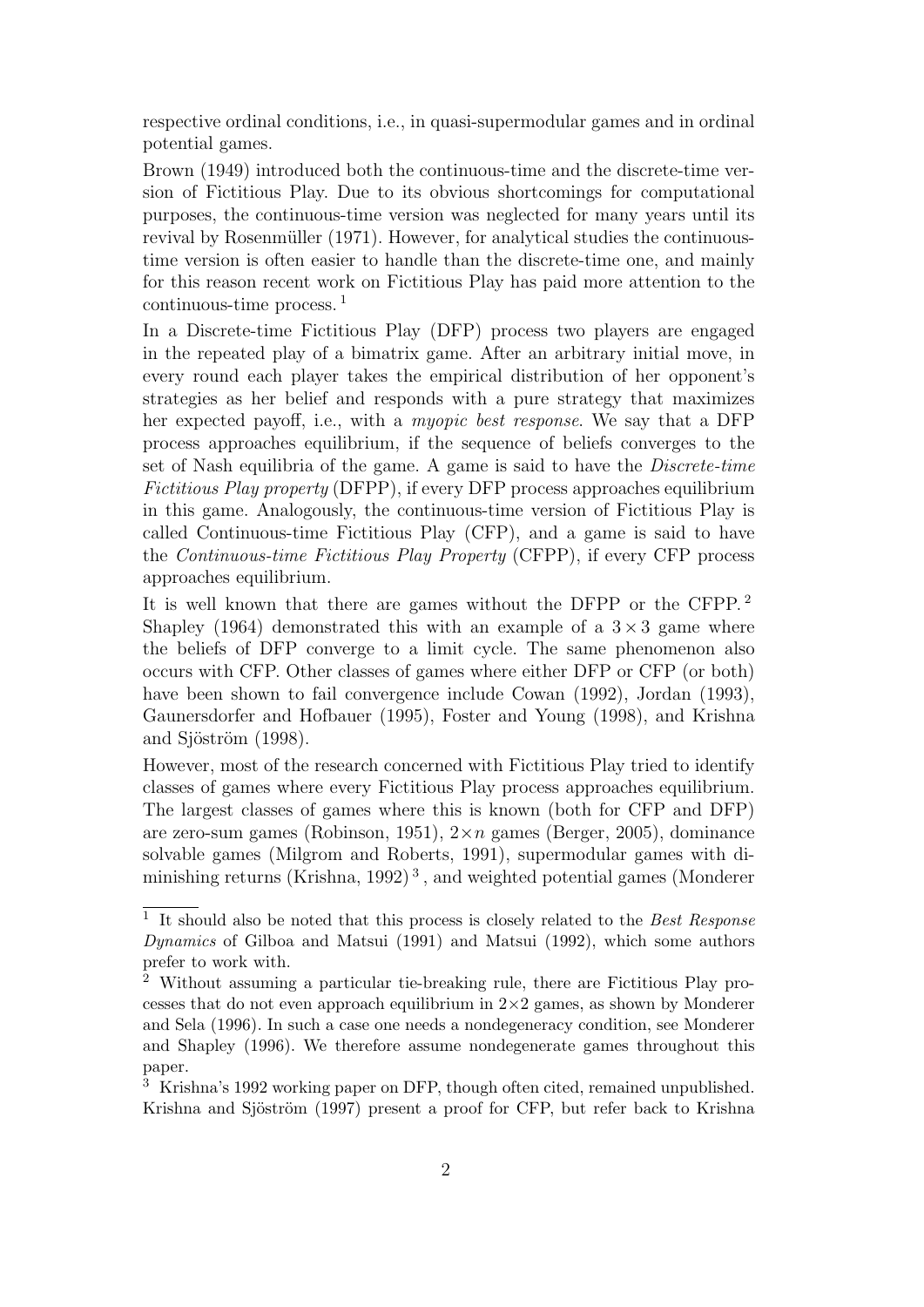and Shapley, 1996). The modern proofs for the CFP versions are usually much easier than the older proofs for the DFP process,  $4$  (e.g. Rosenmüller, 1971, Hofbauer, 1995, or Harris, 1998). For overviews on these results see Krishna and Sjöström (1997) or Hofbauer and Sigmund (2003).

It is an open question if Fictitious Play also approaches equilibrium in supermodular games without diminishing returns. A small step in this direction was done by Hahn (1999), who showed that  $3\times3$  supermodular games have the CFPP.

Milgrom and Shannon (1994) showed that many of the known results for supermodular games can already be derived under the weaker condition of quasisupermodularity. Krishna (1992) raised the question, if quasi-supermodularity could already suffice for his result. However, as he explains, his proof does not extend to this larger class of games.

Monderer and Shapley (1996) defined the class of ordinal potential games, which contains the class of weighted potential games. For the latter, they prove convergence of beliefs to the equilibrium set. The conjecture that this result carries over from weighted to ordinal potential games has been explicitly doubted by Monderer and Sela (1997).

The present paper extends the described results of Krishna (1992), Hahn (1999), and Monderer and Shapley (1996) for the CFP process. We show that all nondegenerate quasi-supermodular games with diminishing returns have the CFPP. Concerning potential games, we prove that also nondegenerate games with an *ordinal* potential have the CFPP.<sup>5</sup> As a by-product, we finally obtain convergence of CFP in nondegenerate 3×m and 4×4 quasi-supermodular games.

The remainder of this paper is structured as follows. In Section 2 we introduce the notation and terminology we use, and define supermodular and quasisupermodular games, diminishing returns, nondegeneracy, weighted and ordinal potential games, Fictitious Play, and games with the pure Nash equilibrium property. Section 3 contains two important properties of CFP. In Section 4 we derive the first main result on ordinal potential games. Section 5 is concerned with quasi-supermodular games with diminishing returns, and contains the second main result. In Section 6 we turn to  $3 \times m$  and  $4 \times 4$  quasi-supermodular games, and Section 7 concludes. The proofs of the last two results can be found in the Appendices A and B.

<sup>(1992)</sup> for a part of this proof.

<sup>4</sup> A three-line sketch of Robinson's (1951) celebrated result already appeared in Brown (1949) for the CFP process.

 $5$  Note that the set of ordinal potential games is much larger than the set of weighted potential games. The set of  $n \times m$  bimatrix games can be identified with the Euclidean space  $\mathbb{R}^{2nm}$ . Within this space, the set of ordinal potential games contains an open set, while the set of weighted potential games has Lebesgue–measure zero (if  $n \geq 2$ ) and  $m \geq 3$ ).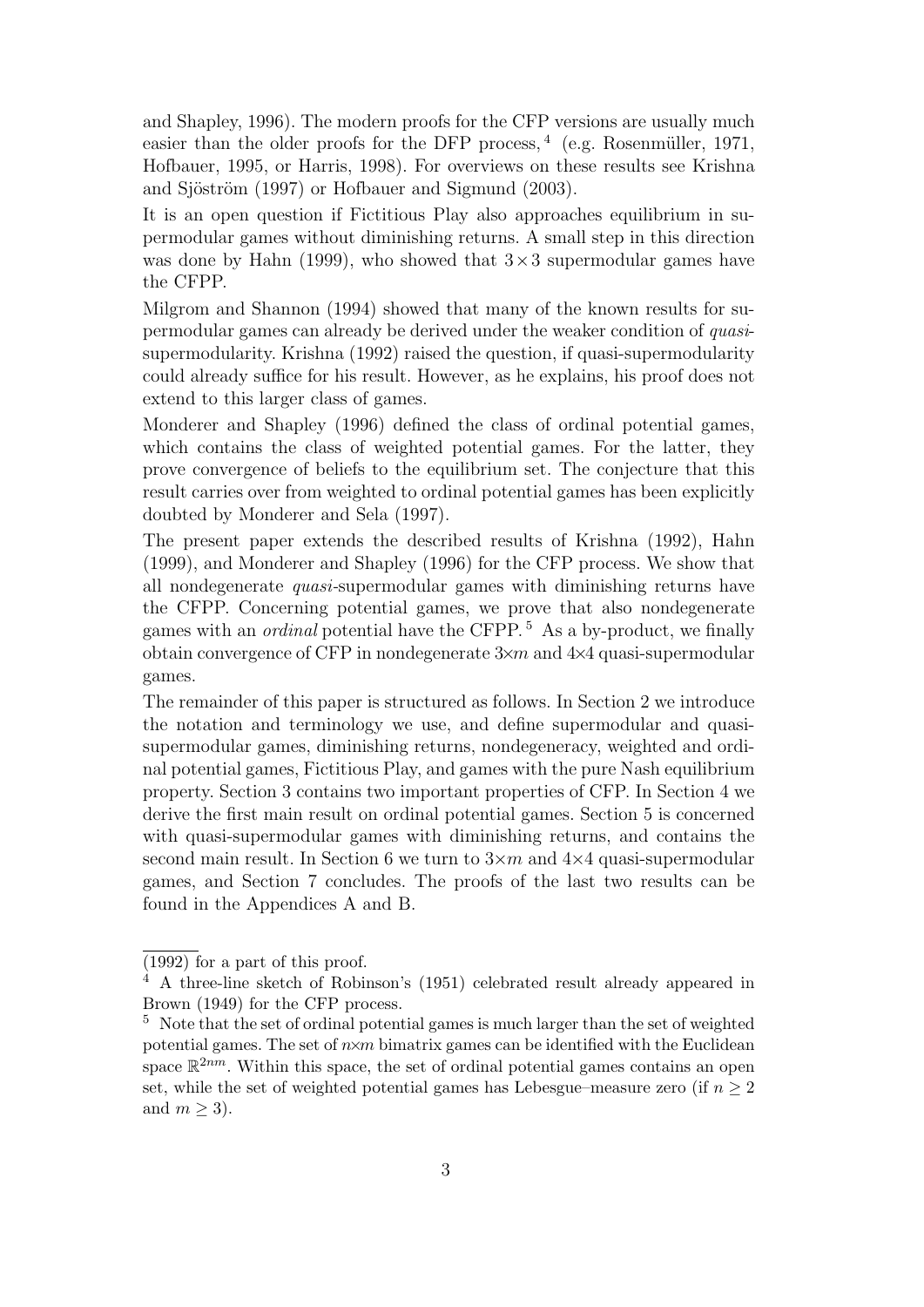#### 2 Notation and Definitions

#### 2.1 Bimatrix Games and Best Responses

Let  $(A, B)$  be a bimatrix game where player 1, the row player, has pure strategies  $i \in N = \{1, 2, \ldots, n\}$ , and player 2, the column player, has pure strategies  $j \in M = \{1, 2, \ldots, m\}$ . A and B are the  $n \times m$  payoff matrices for players 1 and 2. Thus, if player 1 chooses  $i \in N$  and player 2 chooses  $j \in M$ , the payoffs to players 1 and 2 are  $a_{ij}$  and  $b_{ij}$ , respectively. The set of mixed strategies of player 1 is the  $n-1$  dimensional probability simplex  $S_n$ , and analogously  $S_m$ is the set of mixed strategies of player 2. With a little abuse of notation we will not distinguish between a pure strategy  $i$  of player 1 and the corresponding mixed strategy representation as the *i*-th unit vector  $e_i \in S_n$ . Analogously we identify player 2's pure strategy j with the j-th unit vector  $f_i \in S_m$ . Sometimes we will also speak of the players choosing a row, or column, respectively, of the bimatrix.

The expected payoff for player 1 playing strategy  $i$  against player 2's mixed strategy  $\mathbf{y} = (y_1, \dots, y_m)^t \in S_m$  (where the superscript t denotes the transpose of a vector or matrix) is  $(Ay)_i$ . Analogously  $(B<sup>t</sup>x)_j$  is the expected payoff for player 2 playing strategy j against the mixed strategy  $\mathbf{x} = (x_1, \dots, x_n)^t \in S_n$ . If both players use mixed strategies  $x$  and  $y$ , respectively, the expected payoffs are  $\mathbf{x} \cdot A\mathbf{y}$  to player 1 and  $\mathbf{y} \cdot B^t\mathbf{x}$  to player 2, where the dot denotes the scalar product of two vectors. We denote by  $BR_2(\mathbf{x})$  player 2's pure strategy best response correspondence, and by  $br_2(\mathbf{x})$  her mixed strategy best response correspondence. Analogously,  $BR_1(\mathbf{y})$  and  $br_1(\mathbf{y})$  are the sets of player 1's pure and mixed best responses, respectively, to  $y \in S_m$ . Let  $BR(x, y) =$  $BR_1(\mathbf{y})\times BR_2(\mathbf{x})$  and  $br(\mathbf{x}, \mathbf{y}) = br_1(\mathbf{y})\times br_2(\mathbf{x})$ . We say that  $(\hat{\mathbf{x}}, \hat{\mathbf{y}})$  is a best response to  $(\mathbf{x}, \mathbf{y}) \in S_n \times S_m$ , if  $(\hat{\mathbf{x}}, \hat{\mathbf{y}}) \in br(\mathbf{x}, \mathbf{y})$ . Also, we call  $(\hat{\mathbf{x}}, \hat{\mathbf{y}})$  a pure best response to  $(x, y)$ , if  $(\hat{x}, \hat{y}) \in BR(x, y)$ . A strategy profile  $(x^*, y^*)$  is a Nash equilibrium if and only if  $(x^*, y^*) \in br(x^*, y^*)$ . It is called a *pure* Nash equilibrium, if  $(\mathbf{x}^*, \mathbf{y}^*) \in BR(\mathbf{x}^*, \mathbf{y}^*)$ .

#### 2.2 Quasi-Supermodular Games and Supermodular Games

**Definition 1** (i) A bimatrix game  $(A, B)$  is quasi-supermodular, if for all  $i < i'$  and  $j < j'$ :

$$
a_{i'j} > a_{ij} \implies a_{i'j'} > a_{ij'}
$$
 and  $b_{ij'} > b_{ij} \implies b_{i'j'} > b_{i'j}$ .

(ii) A bimatrix game  $(A, B)$  is supermodular, if for all  $i < i'$  and  $j < j'$ .

$$
a_{i'j'} - a_{ij'} > a_{i'j} - a_{ij}
$$
 and  $b_{i'j'} - b_{i'j} > b_{ij'} - b_{ij}$ .

We write QSMG short for *quasi-supermodular qame*, and SMG for *supermod*ular game. In a QSMG, the payoff difference between two payoffs in a column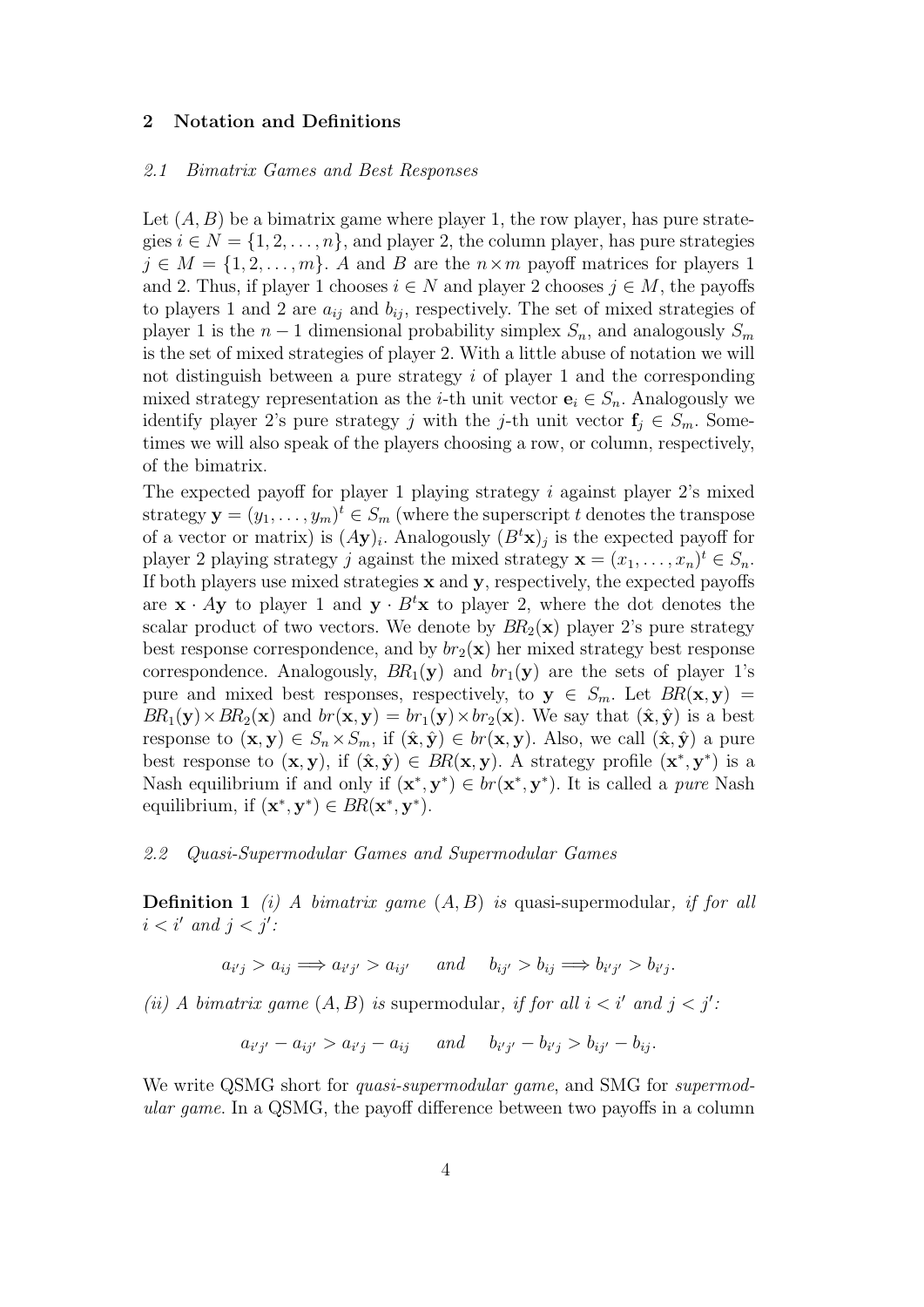of A or a line of B can change its sign at most once, and only from  $-1$  to  $+1$ , if the players move up to a higher column or line, respectively. In a broader context, these games have been studied by Milgrom and Shannon (1994). From Definition 1, quasi-supermodularity is implied by supermodularity. In an SMG, the advantage of switching to a higher strategy increases when the opponent chooses a higher strategy.

Both QSMGs and SMGs have frequently been called games with strategic complementarities. We refrain from using this term to avoid confusion. Originally, the term "strategic complementarities" was coined by Bulow et al. (1985) to denote games with increasing best response correspondences. This property is already implied by quasi-supermodularity. SMGs have been introduced (in a much more general framework) by Topkis (1979) and studied by Vives (1990) and Milgrom and Roberts (1990). This class of games has important applications in economics, e.g. in models of oligopolistic competition, R&D competition, macroeconomic coordination, bank runs, network externalities, and many others.

#### 2.3 Games with Diminishing Returns

Another condition we use is *diminishing returns*, sometimes also referred to as diminishing marginal returns. As the name suggests, this property means that the payoff advantage of increasing one's strategy is decreasing.

**Definition 2** A bimatrix game  $(A, B)$  has diminishing returns  $(DR)$ , if for all  $i = 2, \ldots, n - 1$  and  $j \in M$ ,

$$
a_{i+1,j} - a_{ij} < a_{ij} - a_{i-1,j},
$$

and for all  $i \in N$  and  $j = 2, \ldots, m - 1$ ,

$$
b_{i,j+1} - b_{ij} < b_{ij} - b_{i,j-1}.
$$

Krishna (1992) observed that DR restrict the best response correspondence in the following way.

**Lemma 3** Let  $(A, B)$  be a game with DR. Then for any  $(\mathbf{x}, \mathbf{y}) \in S_n \times S_m$ , the sets  $BR_1(\mathbf{y})$  and  $BR_2(\mathbf{x})$  contain at most two strategies. If one of these sets contains two strategies, they are numbered consecutively.

#### 2.4 Nondegenerate Games

As mentioned above, without assuming a tie-breaking rule, one must impose a nondegeneracy assumption in order to keep the CFPP, even in the class of  $2\times2$  games. We work with games which are nondegenerate in the following specific sense.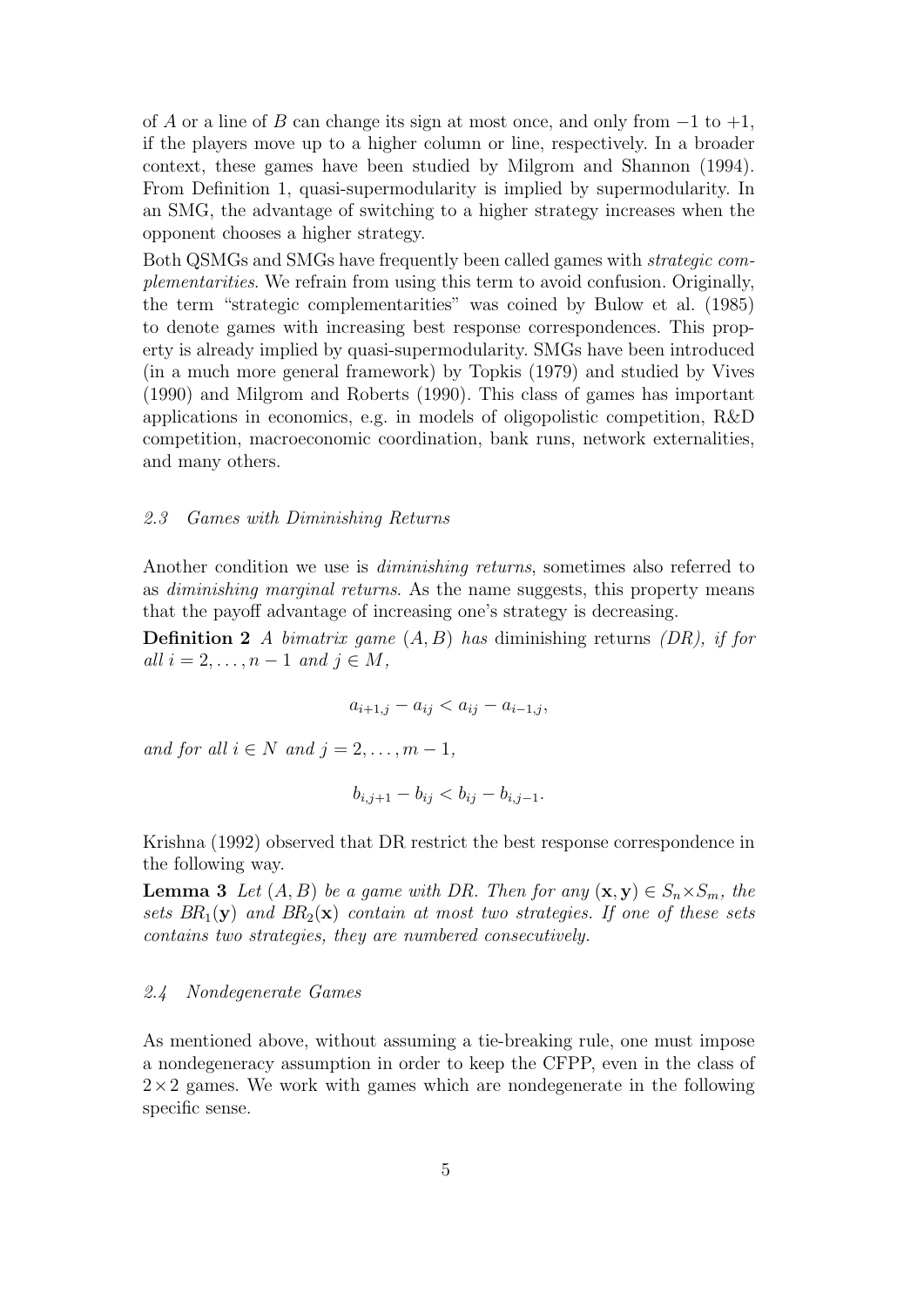**Definition 4** We call a bimatrix game  $(A, B)$  degenerate, if for some i, i' N, with  $i \neq i'$ , there exists  $j \in M$  with  $a_{i'j} = a_{ij}$ , or if for some  $j, j' \in M$ , with  $j \neq j'$ , there exists  $i \in N$  with  $b_{ij'} = b_{ij}$ . Otherwise, the game is said to be nondegenerate.

We write  $ND((Q)SM)G$  short for *nondegenerate ((quasi-)supermodular) game.* 

#### 2.5 Potential Games

Monderer and Shapley (1996) define several classes of games with a so-called potential. The class of ordinal potential games contains the class of weighted potential games.

**Definition 5** (i) A bimatrix game  $(A, B)$  is an ordinal potential game, if there exists an ordinal potential function, i.e. a function  $F: N \times M \to \mathbb{R}$ , such that for all  $i, i' \in N$  and  $j, j' \in M$ ,

$$
a_{i'j} - a_{ij} > 0 \Leftrightarrow F(i',j) - F(i,j) > 0 \text{ and } b_{ij'} - b_{ij} > 0 \Leftrightarrow F(i,j') - F(i,j) > 0.
$$

(ii) A bimatrix game  $(A, B)$  is a weighted potential game, if there exist positive weights  $w_1$  and  $w_2$  and a function  $F : N \times M \to \mathbb{R}$ , such that for all  $i, i' \in N$ and  $j, j' \in M$ ,

$$
a_{i'j} - a_{ij} = w_1[F(i',j) - F(i,j)]
$$
 and  $b_{ij'} - b_{ij} = w_2[F(i,j') - F(i,j)].$ 

They also define improvement paths and games with the finite improvement property. We extend this definition slightly by defining *improvement steps*.

**Definition 6** For a bimatrix game  $(A, B)$ , define the following binary relation on  $N \times M$ :  $(i, j) \rightarrow (i', j') \Leftrightarrow (i = i'$  and  $b_{ij'} > b_{ij})$  or  $(j = j'$  and  $a_{i'j} > a_{ij})$ . If  $(i, j) \rightarrow (i', j')$ , we say that this is an improvement step. We denote by  $|i'-i|+|j'-j|$  the length of the improvement step. An improvement path is a (finite or infinite) sequence of improvement steps  $(i_1, j_1) \rightarrow (i_2, j_2) \rightarrow$  $\cdots$  in  $N \times M$ . An improvement path  $(i_1, j_1) \rightarrow \cdots \rightarrow (i_k, j_k)$  is called an improvement cycle, if  $(i_k, j_k) = (i_1, j_1)$ . A bimatrix game is said to have the finite improvement property  $(FIP)$ , if every improvement path is finite, i.e., if there are no improvement cycles.

It is clear that every nondegenerate ordinal potential game (NDOPG) has the FIP. Monderer and Shapley (1996) show that also the opposite direction holds. **Lemma 7** A nondegenerate bimatrix game has the FIP if and only if it is an ordinal potential game.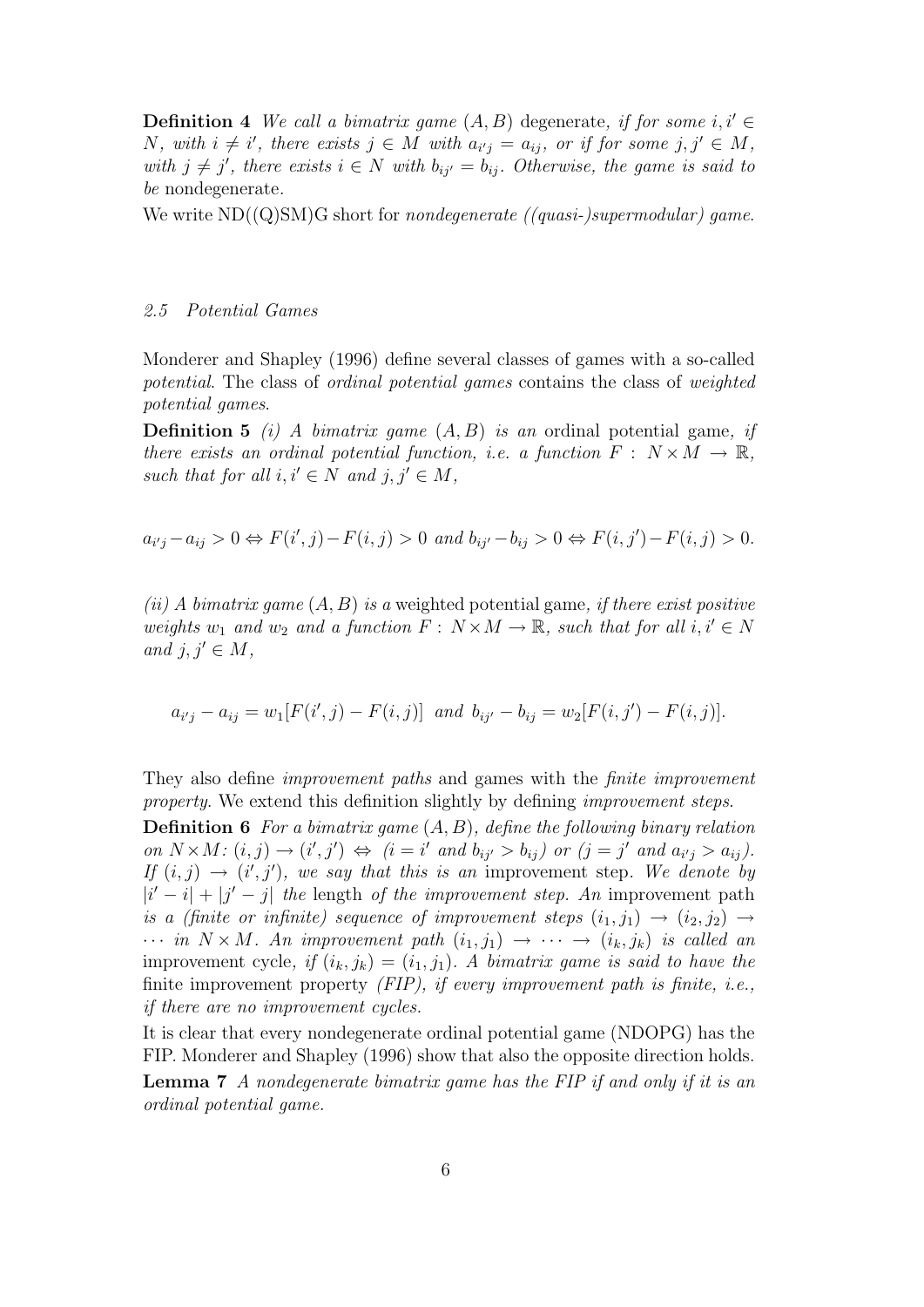#### 2.6 Fictitious Play

**Definition 8** For the  $n \times m$  bimatrix game  $(A, B)$ , the sequence  $(i_t, j_t)_{t \in \mathbb{N}}$  is a Discrete-time Fictitious Play process, if  $(i_1, j_1) \in N \times M$  and for all  $t \in \mathbb{N}$ ,

$$
(i_{t+1}, j_{t+1}) \in BR(\mathbf{x}(t), \mathbf{y}(t)),
$$

where the beliefs  $\mathbf{x}(t)$  and  $\mathbf{y}(t)$  are given by

$$
\mathbf{x}(t) = \frac{1}{t} \sum_{s=1}^{t} i_s \text{ and } \mathbf{y}(t) = \frac{1}{t} \sum_{s=1}^{t} j_s.6
$$

Note that the beliefs can be updated recursively. The belief of a player in round  $t+1$  is a convex combination of his belief in round t and his opponent's move in round  $t + 1$ :

$$
(\mathbf{x}, \mathbf{y})(t+1) = \frac{t}{t+1}(\mathbf{x}, \mathbf{y})(t) + \frac{1}{t+1}(i_{t+1}, j_{t+1}).
$$
\n(1)

Continuous-time Fictitious Play can roughly be described as the limiting "zero step size" version of DFP. Replacing the 1's in (1) by  $\epsilon$  and letting  $\epsilon \to 0$  we obtain CFP.

**Definition 9** A strategy path in  $N \times M$  is a function  $[0, \infty] \to N \times M$ ,  $t \mapsto$  $(i_t, j_t)$ , whose points of discontinuity have no finite accumulation point in  $\mathbb{R}$ . For the n×m bimatrix game  $(A, B)$ , a strategy path  $(i_t, j_t)_{t \geq 0}$  is a Continuoustime Fictitious Play path, if for almost all  $t \geq 1$ ,

$$
(i_t, j_t) \in BR(\mathbf{x}(t), \mathbf{y}(t)),
$$

where for  $t > 0$  the belief path  $(\mathbf{x}(t), \mathbf{y}(t))$  is given by

$$
(\mathbf{x}, \mathbf{y})(t) = \frac{1}{t} \int_{0}^{t} (i_s, j_s) \, ds.
$$

If a (discrete- or continuous-time) Fictitious Play process converges, it must be constant from some stage on, implying convergence to the respective pure Nash equilibrium. Even if a process does not converge, it is easily established that if the beliefs converge, then the limit must be a Nash equilibrium. As noted above, however, there are games where the beliefs need not converge.

If at some point in time the best response set is multivalued, there may be several possible continuations of a Fictitious Play process. To handle this multiplicity of solutions, particular tie-breaking rules have sometimes been imposed.

<sup>6</sup> Brown's (1951) original definition has players updating alternatingly instead of simultaneously, but this version has disappeared from the literature, see Berger (2006).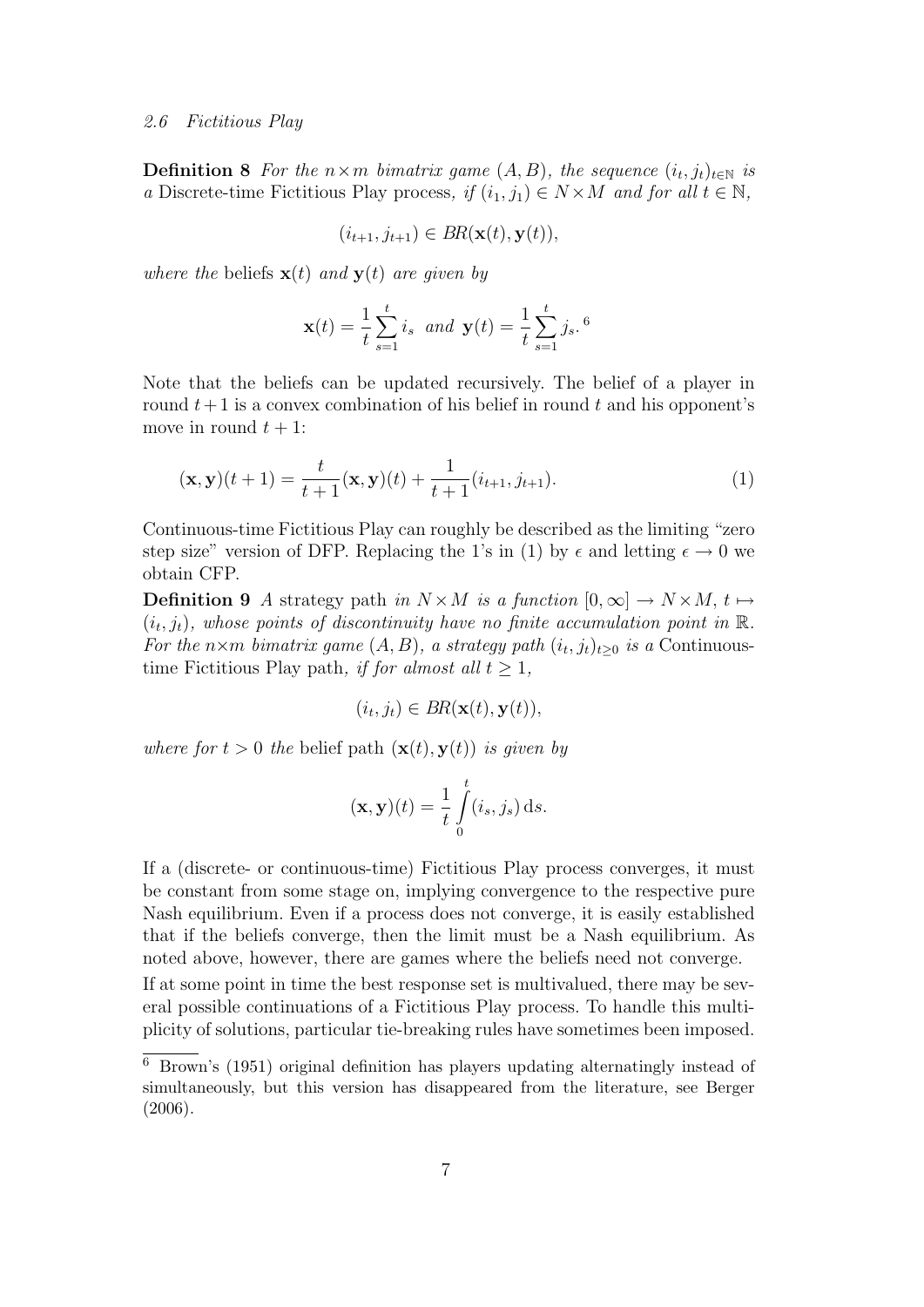Krishna (1992) or Hahn (1999) e.g. assumed that both players, whenever indifferent between two or more pure strategies, choose the strategy with the highest number. However, we do not impose any tie-breaking rule.

CFP is closely related to the Best Response Dynamics,

$$
(\mathbf{x}, \mathbf{y})(1) \in S_n \times S_m, \quad (\dot{\mathbf{x}}, \dot{\mathbf{y}})(t) \in br((\mathbf{x}, \mathbf{y})(t)) - (\mathbf{x}, \mathbf{y})(t) \tag{2}
$$

for almost all  $t \geq 1$ , a social learning process for large populations which was introduced by Gilboa and Matsui (1991) and Matsui (1992). <sup>7</sup>

It should be noted here, that—apart from tie-breaking rules—basically two different definitions of CFP can be found in the literature. <sup>8</sup> Definition 9 above is the one most commonly used. It implies that CFP belief paths are piecewise linear, pointing at pure-strategy pairs in the state space. As a consequence, CFP paths need not exist for all beliefs in all games. To see this, think of a Matching Pennies game where at time  $t = 1$  the beliefs are at the mixed equilibrium. No CFP continuation of this path is possible. However, for all other beliefs at time  $t = 1$ , a CFP path exists. On the other hand, if the beliefs at  $t = 1$  are at the completely mixed equilibrium of a pure coordination game, then there are as many CFP continuations as there are pure coordination equilibria, each belief path leading straight from the completely mixed equilibrium to one of these pure ones.

Harris (1998) takes a different approach and defines a Continuous-time Fictitious Play process as a solution—up to a rescaling of time—to the differential inclusion (2). Any CFP belief path according to Definition 9 is such a solution, but in general there are more solutions to (2) than there are CFP belief paths. For example, in both the Matching Pennies game and the pure coordination game depicted above, there are solutions to (2) which stay constant at the completely mixed equilibrium. The Best Response Dynamics has the advantage that solutions can be shown to exist through all initial values. However, in this paper we follow the majority and stick to the usual definition of CFP. The analysis of Hofbauer (1995) shows that CFP paths exist in every game with the *pure Nash equilibrium property*. To explain this property, let  $N' \subset N$ and  $M' \subset M$  be nonempty subsets of the players' pure strategy sets. We call the restriction of the original game to these pure strategy subsets a bimatrixsubgame. <sup>9</sup> The following definition is from Takahashi and Yamamori (2002). Definition 10 A game has the pure Nash equilibrium property (PNEP), if

every bimatrix-subgame has a pure Nash equilibrium.

 $\overline{7\,}$  For an interesting connection between the Best Response Dynamics and Discretetime Fictitious Play see Benaim et al. (2005).

<sup>8</sup> Brown's (1949) definition is informal, but corresponds to the definition we use here.

<sup>9</sup> Takahashi and Yamamori (2002) simply call it a subgame. To avoid confusion with the notion of a subgame in the context of extensive form games, we refrain from using this term.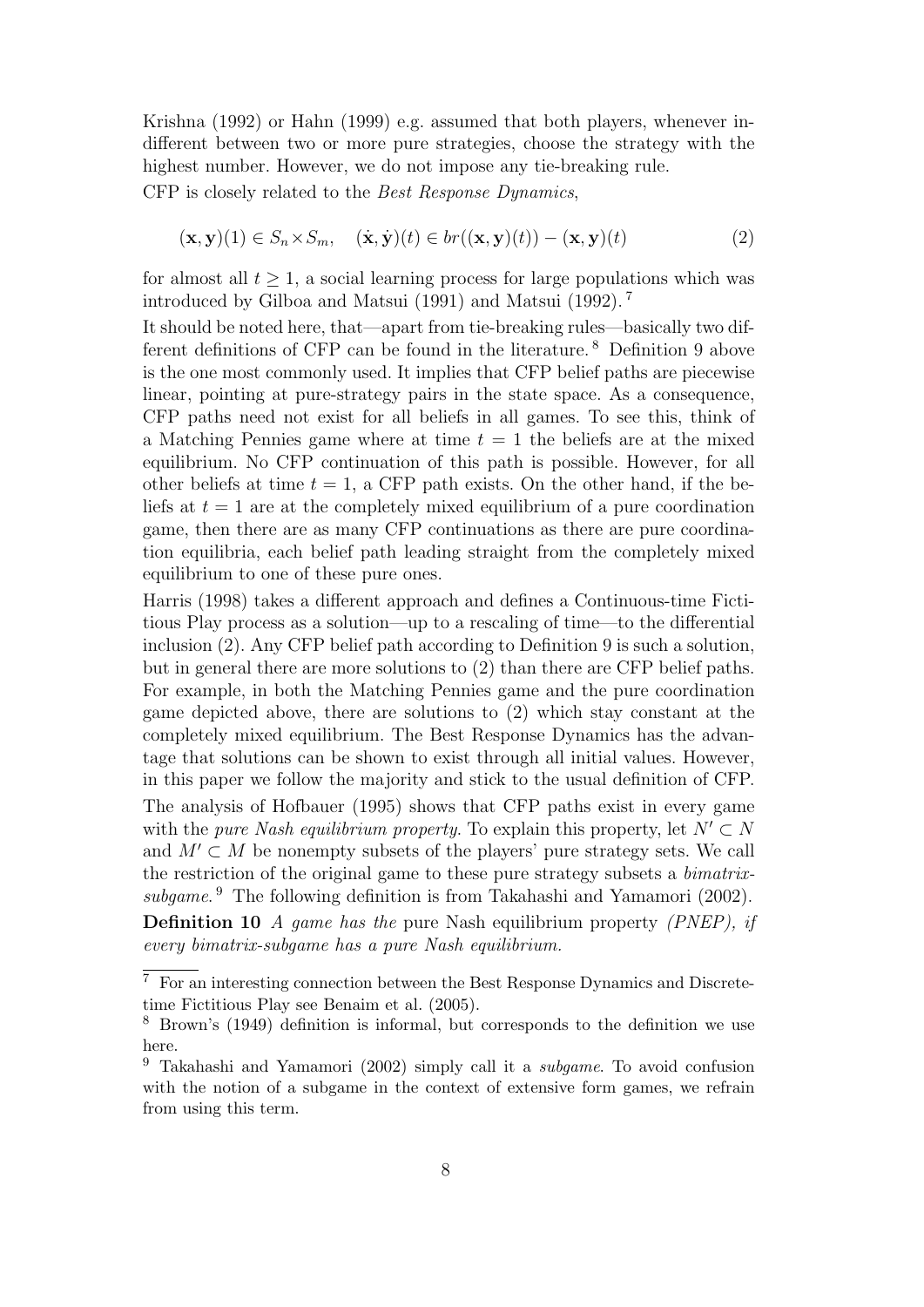Existence of CFP paths in games with the PNEP follows, because for every  $(\mathbf{x}, \mathbf{y})(t) \in S_n \times S_m$ , the CFP path can be continued with a pure Nash equilibrium of the bimatrix-subgame with  $N' \times M' = BR(\mathbf{x}(t), \mathbf{y}(t)).$ 

Ordinal potential games, quasi-supermodular games, and dominance-solvable games have pure Nash equilibria. Since for games in these classes, any bimatrixsubgame is again a game of the same class, these games have the PNEP. The belief paths follow straight lines in the simplex product as long as the CFP path is constant. Whenever one of the players switches to another pure best response, the belief path changes its direction discontinuously. This can only happen when the belief path crosses a so-called *indifference hyperplane*, the set of mixed strategy profiles where one of the players is indifferent between two best responses. A formal definition of switching follows.

**Definition 11** We say that a CFP path  $(i_t, j_t)$  switches from  $(i, j)$  to  $(i', j')$ at time  $t_1 > 1$ , if  $(i', j') \neq (i, j)$  and there exists  $\epsilon > 0$  with  $(i_t, j_t) = (i, j)$  for  $t \in [t_1 - \epsilon, t_1[ \text{ and } (i_t, j_t) = (i', j') \text{ for } t \in ]t_1, t_1 + \epsilon].$ 

#### 3 Two Improvement Principles for CFP

Whenever switching occurs along a CFP path, at least one of the players changes her strategy. The next lemma, called the Improvement Principle, is due to Monderer and Sela (1997), see also Sela (2000). It shows that the 'new' strategy of the switching player must be a weakly better response than her 'old' strategy against the 'old' strategy of the opponent. To keep the analysis self-contained, we repeat the proof here.

**Lemma 12** If a CFP path for the bimatrix game  $(A, B)$  switches from  $(i, j)$ to  $(i', j')$ , then

$$
a_{i'j} \ge a_{ij}
$$
 and  $b_{ij'} \ge b_{ij}$ .

*Proof.* Let  $t_1$  be the time where the process switches from  $(i, j)$  to  $(i', j')$ . Then both players are indifferent between their respective best responses,  $\{(i,j),(i',j')\} \subset BR(\mathbf{x}(t_1),\mathbf{y}(t_1))$ . By Definition 11 there exists  $\epsilon > 0$  with  $(i_t, j_t) = (i, j)$  for  $t \in [t_0, t_1],$  where  $t_0 = t_1 - \epsilon$ . Hence  $(\mathbf{x}(t_1), \mathbf{y}(t_1))$  is a convex combination of  $(\mathbf{x}(t_0), \mathbf{y}(t_0))$  and  $(i, j)$ , and we can write  $(\mathbf{e}_i, \mathbf{f}_j)$  =  $c(\mathbf{x}(t_1), \mathbf{y}(t_1)) + (1-c)(\mathbf{x}(t_0), \mathbf{y}(t_0))$  for some  $c \geq 1$ . Left-multiplying the second component vector with the payoff matrix A yields  $A\mathbf{f}_i = cA\mathbf{y}(t_1) + (1$ c)  $Ay(t_0)$ . Subtracting the *i*-th line of this vector equation from the *i*'-th line gives

$$
a_{i'j} - a_{ij} = c[(A\mathbf{y}(t_1))_{i'} - (A\mathbf{y}(t_1))_{i}] + (1 - c)[(A\mathbf{y}(t_0))_{i'} - (A\mathbf{y}(t_0))_{i}].
$$

The first term on the right-hand side of this equation is zero, and the second term is nonnegative, since  $i \in BR_1(\mathbf{y}(t_0))$  and  $c \geq 1$ . Hence  $a_{i'j} \geq a_{ij}$ . By the same reasoning we get  $b_{ij'} \geq b_{ij}$ .  $\Box$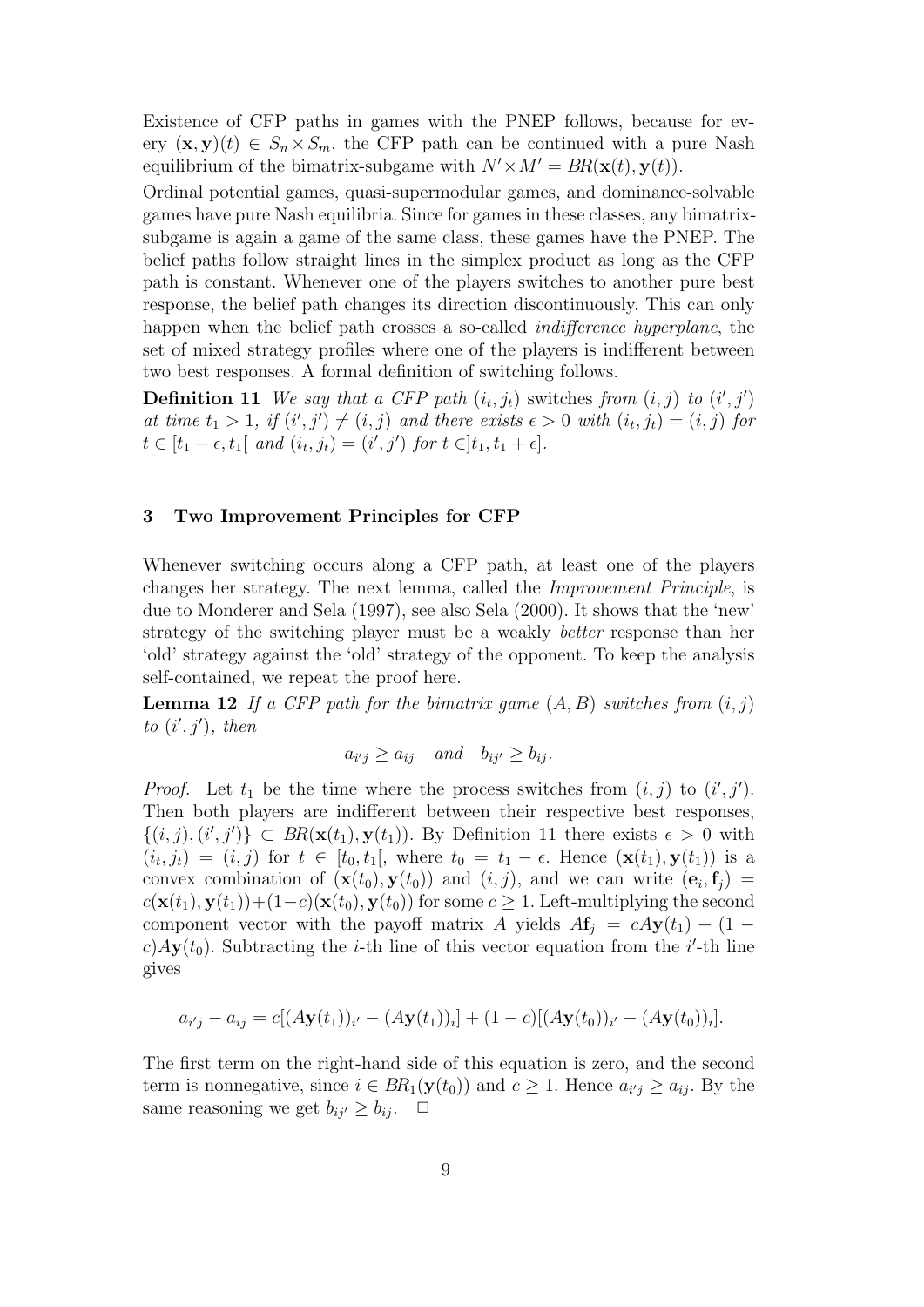The following complement of Lemma 12 is an essential requirement of our proofs. We call it the Second Improvement Priciple.

**Lemma 13** If a CFP process for the bimatrix game  $(A, B)$  switches from  $(i, j)$ to  $(i', j')$ , then

$$
a_{i'j'} \ge a_{ij'}
$$
 and  $b_{i'j'} \ge b_{i'j}$ .

*Proof.* Again let  $t_1$  be the time where the process switches from  $(i, j)$  to  $(i', j')$ , then  $\{(i,j),(i',j')\} \subset BR(\mathbf{x}(t_1),\mathbf{y}(t_1))$ . By Definition 11 there exists  $\epsilon > 0$ with  $(i_t, j_t) = (i', j')$  for  $t \in ]t_1, t_2]$ , where  $t_2 = t_1 + \epsilon$ . Hence  $(\mathbf{x}(t_2), \mathbf{y}(t_2))$  is a convex combination of  $(\mathbf{x}(t_1), \mathbf{y}(t_1))$  and  $(i', j')$ , and we can write  $(\mathbf{e}_{i'}, \mathbf{f}_{j'}) =$  $c(\mathbf{x}(t_2), \mathbf{y}(t_2)) + (1-c)(\mathbf{x}(t_1), \mathbf{y}(t_1))$  for some  $c \geq 1$ . Left-multiplying the second component vector with the payoff matrix A yields  $A\mathbf{f}_{j'} = cAy(t_2) + (1$ c)  $Ay(t_1)$ . Subtracting the *i*-th line of this vector equation from the *i*'-th line gives

$$
a_{i'j'} - a_{ij'} = c[(A\mathbf{y}(t_2))_{i'} - (A\mathbf{y}(t_2))_{i}] + (1-c)[(A\mathbf{y}(t_1))_{i'} - (A\mathbf{y}(t_1))_{i}].
$$

The second term on the right-hand side of this equation is zero, and the first term is nonnegative, since  $i' \in BR_1(\mathbf{y}(t_2))$ . Hence  $a_{i'j'} \ge a_{ij'}$ . By the same reasoning we get  $b_{i'j'} \geq b_{i'j}$ .  $\Box$ 

If only one of the players switches her strategy at time  $t_1$ , i.e. if  $i = i'$  or  $j = j'$ , then in both of these two Lemmas, one of the inequalities is trivially true, while the other inequalities are then identical. Only if both players switch simultaneously, Lemma 13 comes into use. If, moreover, the game is nondegenerate, then the strict inequalities hold. In this case we know that  $(i, j) \to (i', j) \to (i', j')$ , and also  $(i, j) \to (i, j') \to (i', j')$ .

# 4 CFP in Ordinal Potential Games

By the last remark, if a CFP path switches from  $(i, j)$  to  $(i', j')$  in a nondegenerate game, then these two pure strategy pairs are connected by an improvement path, even if both players switch simultaneously.

**Lemma 14** If a CFP path for the NDG  $(A, B)$  switches from  $(i, j)$  to  $(i', j')$ , then there is an improvement path from  $(i, j)$  to  $(i', j')$ .

This is essentially all we need for the first main result.

**Theorem 15** Let  $(A, B)$  be an NDOPG. Then it has the CFPP.

Proof. Assume there is an NDOPG without the CFPP. In a nonconvergent CFP path there are infinitely many switches. Since there are only finitely many pure-strategy pairs, however, the CFP path switches to one such pair infinitely often. Hence there must be a cyclic sequence of switches. By Lemma 14, this means that there is an improvement cycle. By Lemma 7 then, the game cannot have an ordinal potential, which contradicts the assumption.  $\Box$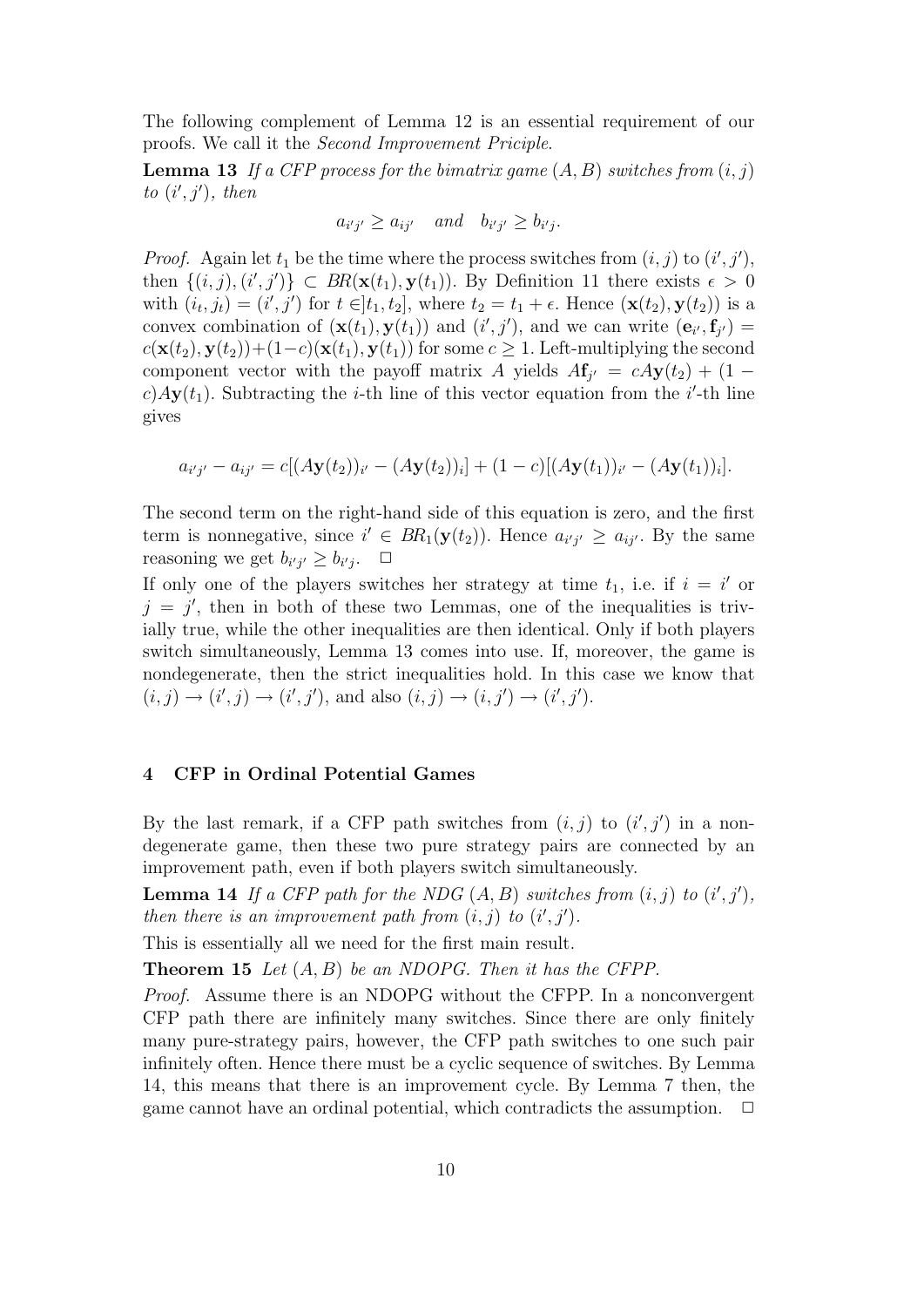Fig. 1. The construction in the proof of Lemma 18. No sequence of length-1-improvement steps can return to the starting point  $(i^*, j^*)$ .

#### 5 CFP in Quasi-Supermodular Games with Diminishing Returns

If a CFP path switches from  $(i, j)$  to  $(i', j')$ , then at the switching point  $(\mathbf{x}(t_1), \mathbf{y}(t_1))$ , player 1 is indifferent between i and i', and player 2 is indifferent between  $j$  and  $j'$ . From Lemma 3, an immediate consequence of this is, that in games with DR, CFP can only switch to neighboring strategies.

**Lemma 16** Let  $(A, B)$  be a game with DR. If a CFP path switches from  $(i, j)$ to  $(i', j')$ , then  $|i'-i| \leq 1$  and  $|j'-j| \leq 1$ .

As a consequence, in an NDG with DR, any CFP path generates an improvement path where every improvement step has length 1. Lemma 14 then implies the following.

**Lemma 17** Let  $(A, B)$  be an NDG with DR. If a CFP path does not converge, then there exists an improvement cycle consisting of improvement steps of length 1.

However, the next result states that in NDGs, quasi-supermodularity prevents the existence of such improvement cycles.

Lemma 18 In an NDQSMG, every improvement path consisting of length-1 steps is finite.

*Proof.* Let  $(A, B)$  be an NDQSMG. Assume the game admits an improvement cycle consisting of length-1-steps. Take any pair  $(i^*, j^*)$  in this cycle, where the next step is to  $(i^*, j^* + 1)$ —it is easy to see that such a pair always exists. By quasi-supermodularity, we have  $(i', j^*) \rightarrow (i', j^* + 1)$  for all  $i' \geq i^*$ , see Figure 1. Since the cycle eventually returns to column  $j^*$ , there must be a line  $i^-$  with  $(i^-, j^*+1) \rightarrow (i^-, j^*)$ . We know that  $i^- < i^*$  then. Since the improvement cycle leads from  $(i^*, j^* + 1)$  to  $(i^-, j^* + 1)$ , it contains a step  $(i^*, j^+) \rightarrow (i^* - 1, j^+)$ with  $j^+ > j^*$ . Then quasi-supermodularity implies  $(i^*, j') \rightarrow (i^* - 1, j')$  for all  $j' < j^+$ , including all  $j' \leq j^*$ . But this implies that no improvement step of length 1 can enter the region of pairs  $(i, j)$  with  $i \geq i^*$  and  $j \leq j^*$  (coloured grey in Figure 1). Hence no sequence of such improvement steps can lead back from  $(i^*, j^* + 1)$  to  $(i^*, j^*)$ , contradicting the initial assumption.  $\Box$ 

As a corollary of Lemmas 17 and 18, we obtain our second main result.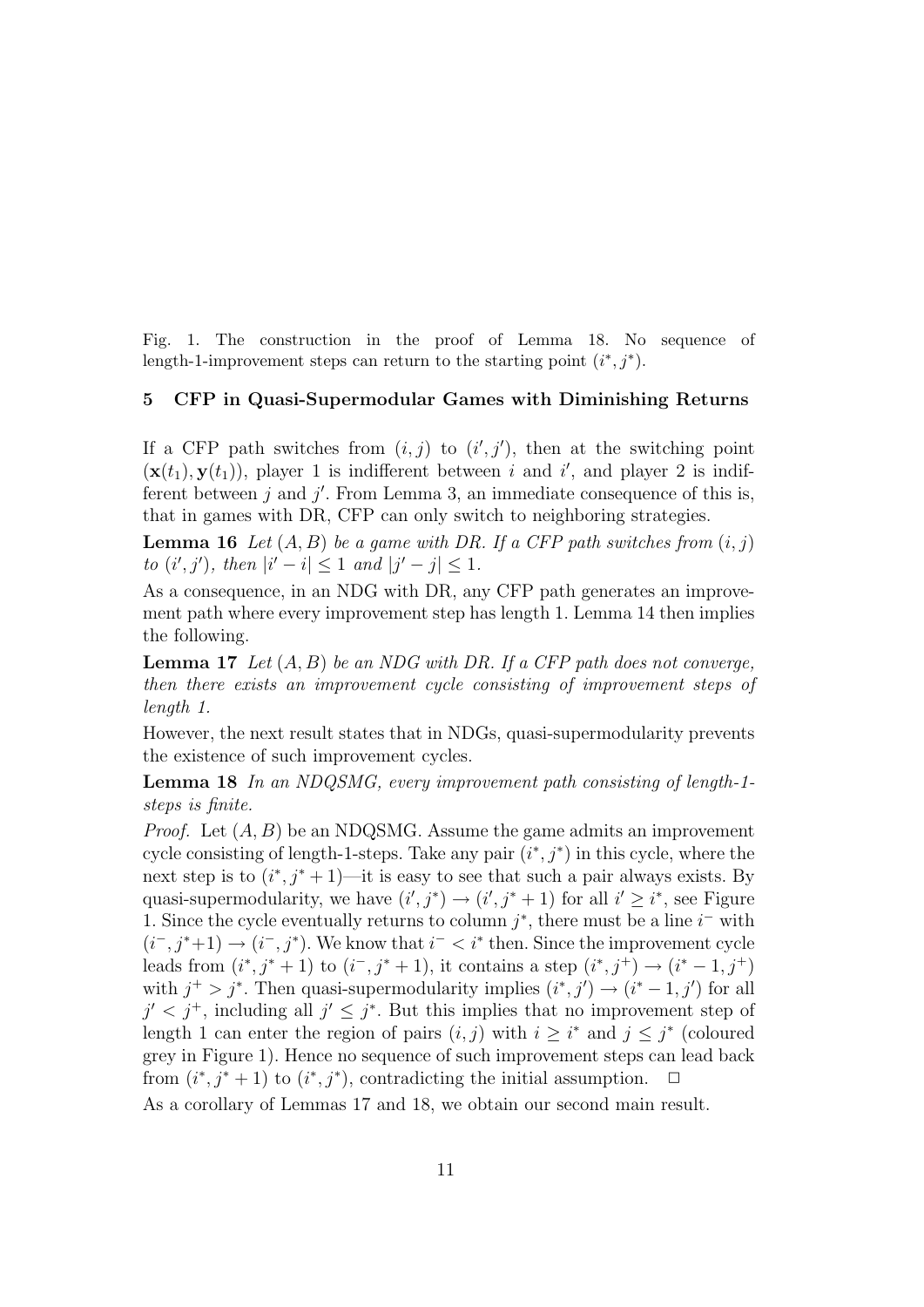#### 6 CFP in  $3\times m$  and  $4\times 4$  Quasi-Supermodular Games

It has been conjectured (e.g. Krishna and Sjöström, 1997) that in (nondegenerate) SMGs, the condition of DR is not really necessary for CFP to converge. Hahn (1999) has shown that this is true at least for  $3\times3$  games, if one uses the same tie-breaking rule as Krishna (1992). While we cannot prove the conjecture, we can extend Hahn's result to  $3 \times m$  and  $4 \times 4$  NDQSMGs. Basically, these games have the CFPP because they have the FIP, and hence an ordinal potential.

**Theorem 20** Every  $3 \times m$  NDQSMG has the CFPP.

Proof. See Appendix A.

**Theorem 21** Every  $4 \times 4$  NDQSMG has the CFPP.

Proof. See Appendix B.

Unfortunately, this method of proof does not extend to NDQSMGs with 'more' strategies. An example of a 4 $\times$ 5 NDQSMG with the improvement cycle  $(1, 4) \rightarrow$  $(1,3) \rightarrow (2,3) \rightarrow (2,1) \rightarrow (2,5) \rightarrow (3,5) \rightarrow (3,2) \rightarrow (4,2) \rightarrow (4,4) \rightarrow (1,4)$  is

.

$$
(A, B) = \begin{bmatrix} 3, 4 & 3, 3 & 2, 2 & 2, 1 & 0, 0 \\ 2, 2 & 2, 4 & 3, 1 & 3, 0 & 1, 3 \\ 1, 2 & 0, 4 & 0, 1 & 0, 0 & 2, 3 \\ 0, 0 & 1, 1 & 1, 2 & 1, 3 & 3, 4 \end{bmatrix}
$$

#### 7 Discussion

In this paper, we have combined the Improvement Principle of Monderer and Sela (1997) with what we called the Second Improvement Principle to show that a CFP path essentially follows an improvement path. It is then an easy consequence that in NDOPGs, since these games have the FIP, every CFP path converges. The observation that improvement steps along a CFP path in games with DR have length 1 allowed us to prove the CFPP for NDQSMGs with DR. Finally,  $3 \times m$  and  $4 \times 4$  NDQSMGs could be shown to have the FIP, and hence the CFPP. These four main theorems extend the respective results of Monderer and Shapley (1996), Krishna (1992), and Hahn (1999).

#### References

[1] Benaim, M., Hofbauer, J., and Sorin, S. (2005). Stochastic approximations and differential inclusions. SIAM Journal on Control and Optimization 44, 328-348.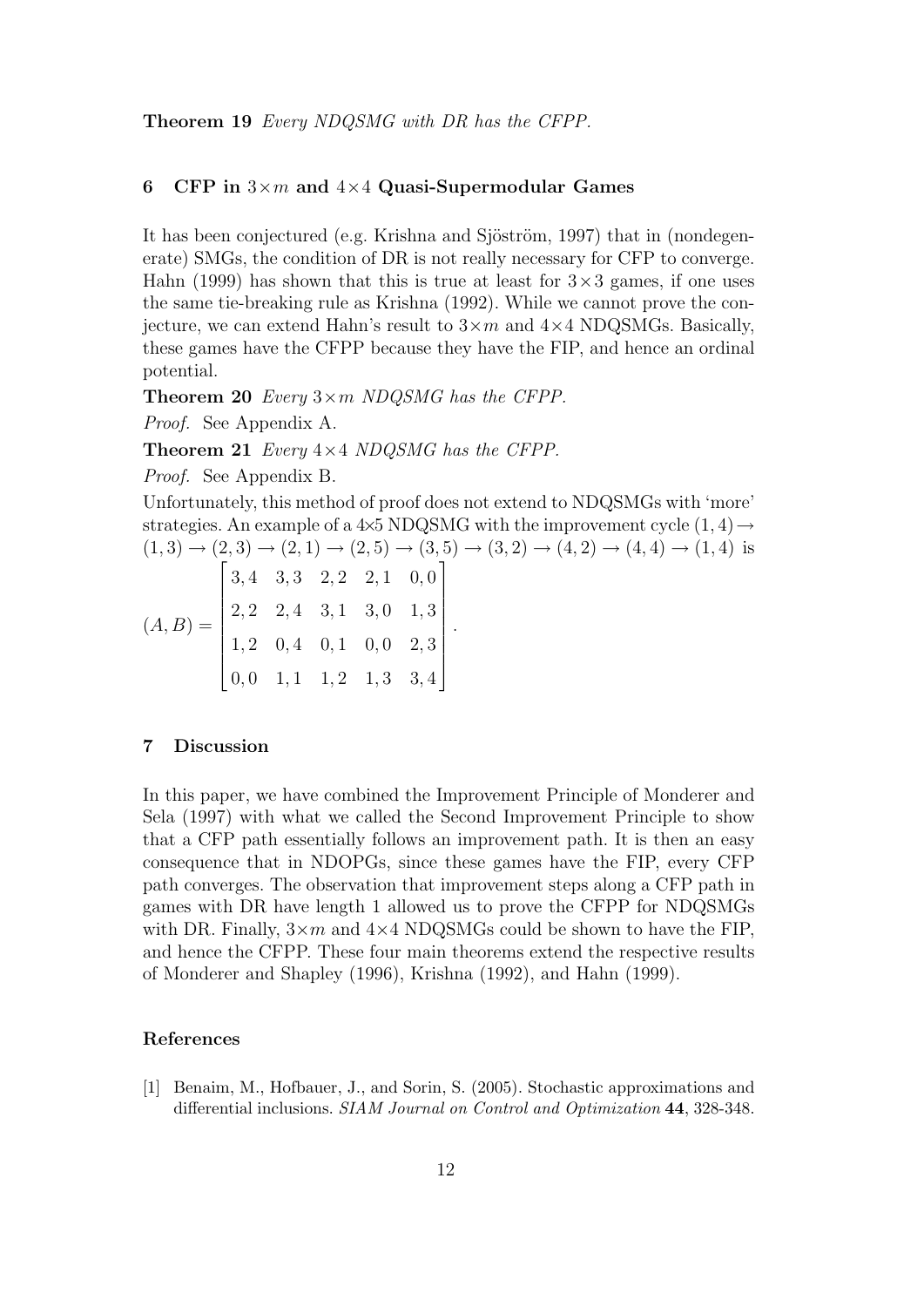- [2] Berger, U. (2005). Fictitious play in  $2 \times n$  games. *Journal of Economic Theory* 120, 139-154.
- [3] Berger, U. (2006). Brown's original fictitious play. Journal of Economic Theory, forthcoming.
- [4] Brown, G. W. (1949). Some notes on computation of games solutions. Report P-78, The Rand Corporation.
- [5] Brown, G. W. (1951). Iterative solution of games by Fictitious Play. In: Koopmans, T. C., (ed.). Activity Analysis of Production and Allocation. Wiley: New York.
- [6] Bulow, J., Geanakoplos, J., and Klemperer, P. (1985). Multimarket oligopoly: strategic substitutes and complements. Journal of Political Economy 93, 488- 511.
- [7] Cowan, S. (1992). Dynamical systems arising from game theory. Dissertation, UC Berkeley.
- [8] Foster, D. P. and Young, H. P. (1998). On the nonconvergence of Fictitious Play in coordination games. Games and Economic Behavior 25, 79-96.
- [9] Fudenberg, D. and Levine, D. K. (1998). The theory of learning in games. MIT Press: Cambridge, MA.
- [10] Garcia, A., Reaume, D., and Smith, R. L. (2000). Fictitious play for finding system optimal routings in dynamic traffic networks. Transportation Research B 34, 146-157.
- [11] Gaunersdorfer, A. and Hofbauer, J. (1995). Fictitious play, Shapley polygons, and the replicator equation. Games and Economic Behavior 11, 279-303.
- [12] Gilboa, I. and Matsui, A. (1991). Social stability and equilibrium. Econometrica 59, 859-867.
- [13] Hahn, S. (1999). The convergence of Fictitious Play in 3×3 games with strategic complementarities. Economics Letters 64, 57-60.
- [14] Harris, C. (1998). On the rate of convergence of continuous-time Fictitious Play. Games and Economic Behavior 22, 238-259.
- [15] Hofbauer, J. (1995). Stability for the best response dynamics. Mimeo, University of Vienna.
- [16] Hofbauer, J. and Sigmund, K. (2003). Evolutionary game dynamics. Bulletin of the American Mathematical Society 40, 479-519.
- [17] Jordan, J. S. (1993). Three problems in learning mixed-strategy Nash equilibria. Games and Economic Behavior 5, 368-386.
- [18] Krishna, V. (1992). Learning in games with strategic complementarities. Mimeo, Harvard University.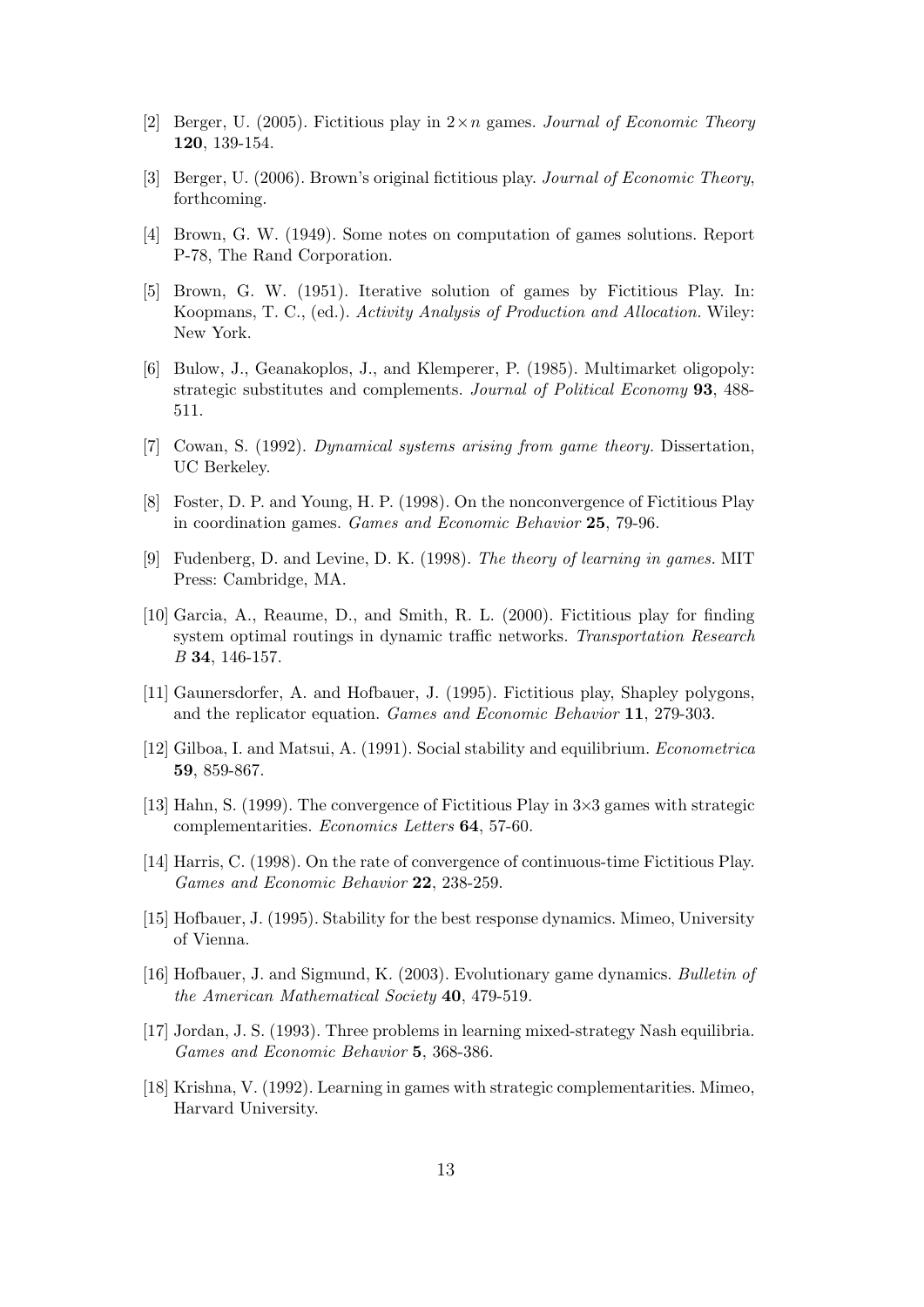- [19] Krishna, V. and Sjöström, T. (1997). Learning in games: Fictitious play dynamics. In: Hart, S. and Mas-Colell, A. (eds.). Cooperation: Game-theoretic approaches. Springer Verlag: Berlin, Heidelberg.
- [20] Krishna, V. and Sjöström, T. (1998). On the convergence of Fictitious Play. Mathematics of Operations Research 23, 479-511.
- [21] Lambert, T. J., Epelman, M. A., and Smith, R. L. (2005). A Fictitious Play approach to large-scale optimization. Operations Research 53, 477489.
- [22] Matsui, A. (1992). Best response dynamics and socially stable strategies. Journal of Economic Theory 57, 343-362.
- [23] Milgrom, P. and Roberts, J. (1990). Rationalizability, learning, and equilibrium in games with strategic complementarities. Econometrica 58, 1255-1277.
- [24] Milgrom, P. and Roberts, J. (1991). Adaptive and sophisticated learning in normal form games. *Games and Economic Behavior* **3**, 82-100.
- [25] Milgrom, P. and Shannon, C. (1994). Monotone comparative statics. Econometrica 62, 157-180.
- [26] Monderer, D. and Sela, A. (1996). A  $2 \times 2$  game without the Fictitious Play property. Games and Economic Behavior 14, 144-148.
- [27] Monderer, D. and Sela, A. (1997). Fictitious play and no-cycling conditions. Mimeo, The Technion.
- [28] Monderer, D. and Shapley, L. S. (1996). Potential games. Games and Economic Behavior 14, 124-143.
- [29] Robinson, J. (1951). An iterative method of solving a game. Annals of Mathematics 54, 296-301.
- [30] Rosenmüller, J. (1971). Über Periodizitätseigenschaften spieltheoretischer Lernprozesse. Zeitschrift für Wahrscheinlichkeitstheorie und verwandte Gebiete 17, 259-308.
- [31] Sela, A. (2000). Fictitious play in 2×3 games. Games and Economic Behavior 31, 152-162.
- [32] Shapley, L. S. (1964). Some topics in two-person games. In: Dresher, M. et al. (eds.). Advances in Game Theory. Princeton University Press: Princeton.
- [33] Takahashi, S. and Yamamori, T. (2002). The pure Nash equilibrium property and the quasi-acyclic condition. Economics Bulletin 3, 1-6.
- [34] Topkis, D. M. (1979). Equilibrium points in nonzero-sum n-person submodular games. SIAM Journal of Control and Optimization 17, 773-787.
- [35] Vives, X. (1990). Nash equilibrium with strategic complementarities. Journal of Mathematical Economics 19, 305-321.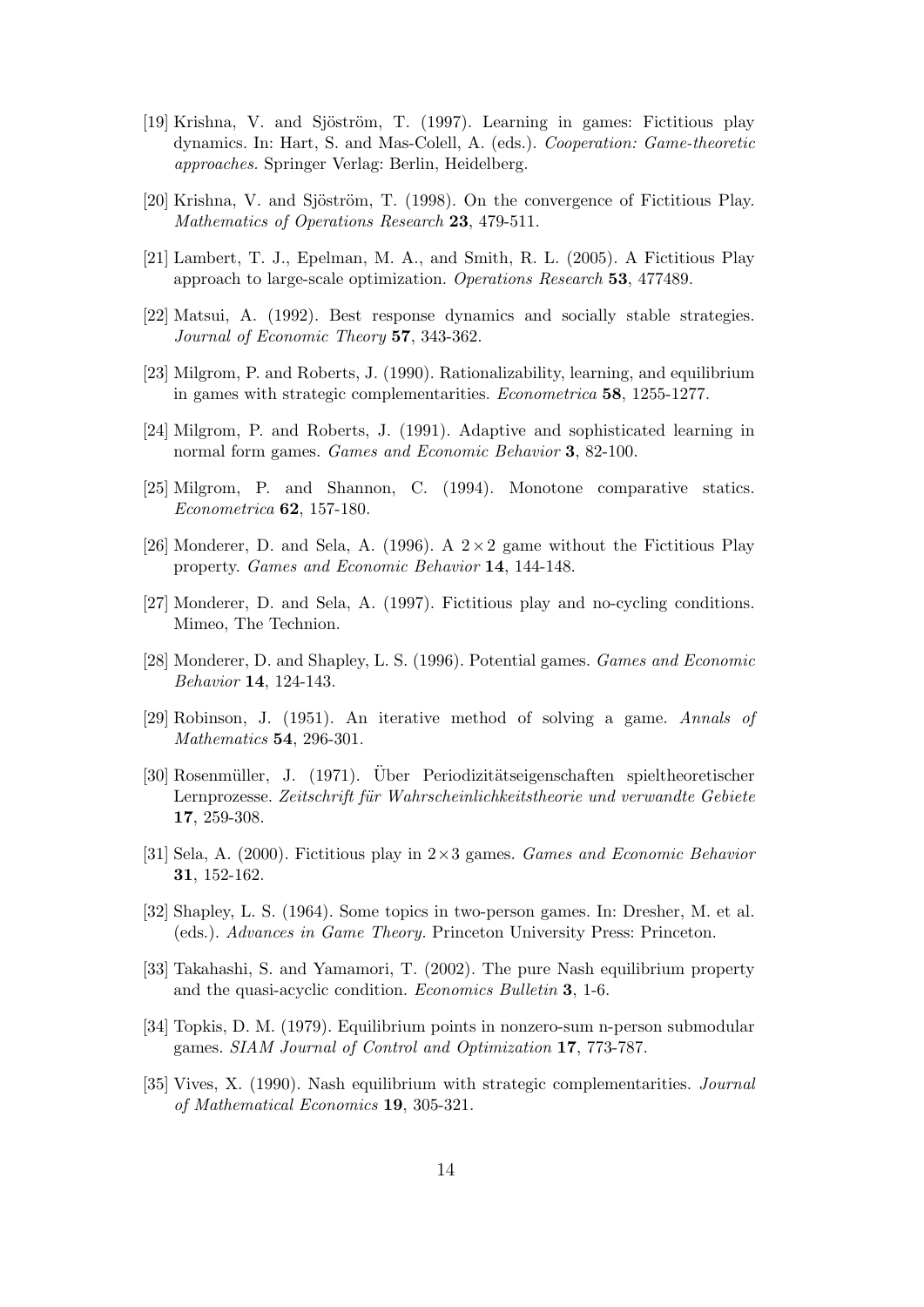Fig. A.1. The construction in the proof of Theorem 20.

### A Proof of Theorem 20

Let  $(A, B)$  be a  $3 \times m$  NDQSMG, and assume w.l.o.g. that there are no dominated strategies. Then  $(1, 1)$  and  $(3, m)$  are equilibria, and  $(3, 1) \rightarrow$  $(2, 1) \rightarrow (1, 1)$  and  $(1, m) \rightarrow (2, m) \rightarrow (3, m)$ . Also,  $(1, k) \rightarrow (1, k - 1)$  for all  $k = 2, \ldots, m$ , and  $(3, k) \rightarrow (3, k + 1)$  for all  $k = 1, \ldots, m - 1$ . Assume there is an improvement cycle.

Suppose there is an improvement step from  $(3, j'')$  to  $(1, j'')$  in the improvement cycle. Then by quasi-supermodularity,  $(3, j) \rightarrow (1, j)$  for  $j = 1, \ldots, j''$ . In the next step, the cycle must move 'left' or 'down' in Figure A.1. Since the cycle cannot reach the equilibrium  $(1, 1)$ , there must eventually be a step down from, say,  $(1, j')$ . This step cannot be to line 3, since  $(3, j') \rightarrow (1, j')$ . Hence it is  $(1, j') \rightarrow (2, j')$ , as in Case a) of Figure A.1. Then by quasi-supermodularity,  $(1, j'') \rightarrow (2, j'')$ . This implies  $(3, j'') \rightarrow (2, j'')$ . Hence  $(3, j) \rightarrow (2, j)$  for  $j = 1, \ldots, j''$ . But this means that if we continue the improvement path backwards from  $(3, j'')$ , we move to the left and can never leave line 3, ending up in  $(3, 1)$ . This is a contradiction, since  $(3, 1)$  cannot be part of an improvement cycle. If, on the other hand, there is a step  $(2, j'') \rightarrow (1, j'')$  in the cycle, then we also have  $(2, j') \rightarrow (1, j')$ , and the improvement step leaving line 1 must be  $(1, j') \rightarrow (3, j')$ , see Case b) of Figure A.1. This implies  $(2, j') \rightarrow (3, j')$ . Hence  $(1, j) \rightarrow (3, j)$  and  $(2, j) \rightarrow (3, j)$  for  $j = j', \dots, m$ . But then the improvement path moves to the right from  $(3, j')$  and can never leave line 3, ending up in the equilibrium  $(3, m)$ . This is again a contradiction, since  $(3, m)$  cannot be part of an improvement cycle. This means the game has the FIP, and hence an ordinal potential. By Theorem 15 then, it has the CFPP.  $\Box$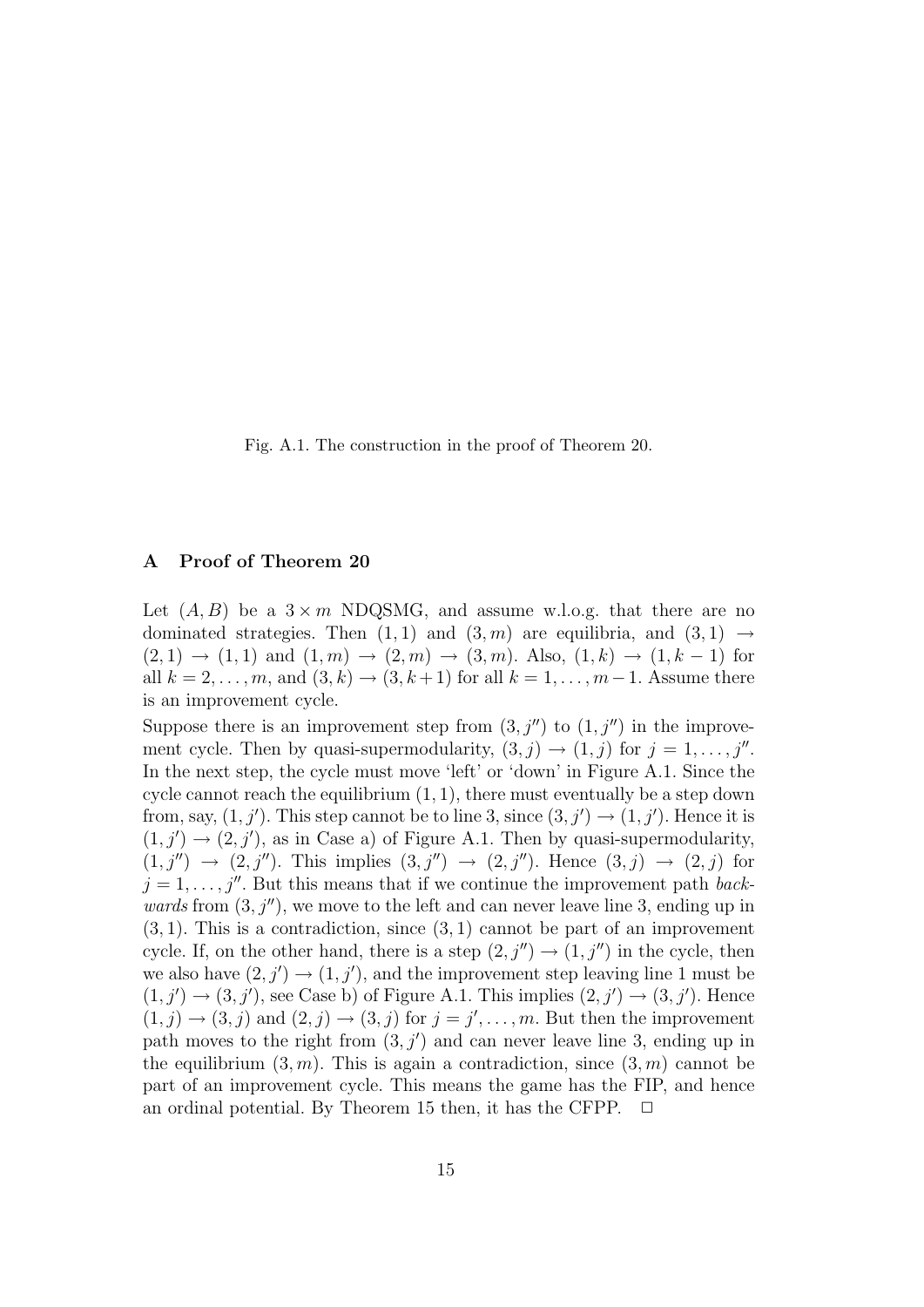#### B Proof of Theorem 21

Let  $(A, B)$  be a  $4 \times 4$  NDQSMG, and assume w.l.o.g. that there are no dominated strategies. Then  $(1, 1)$  and  $(4, 4)$  are equilibria, and  $(4, 1) \rightarrow (3, 1) \rightarrow$  $(2, 1) \rightarrow (1, 1)$  and  $(1, 4) \rightarrow (2, 4) \rightarrow (3, 4) \rightarrow (4, 4)$ . Similarly,  $(1, 4) \rightarrow$  $(1,3) \rightarrow (1,2) \rightarrow (1,1)$  and  $(4,4) \rightarrow (4,3) \rightarrow (4,2) \rightarrow (4,1)$ . Assume now that there is an improvement cycle C. By Theorem 20, a  $3\times4$  NDQSMG has no improvement cycles, hence C must involve all four lines and all four columns of the bimatrix  $(A, B)$ . An improvement cycle cannot involve the equilibria  $(1, 1)$  and  $(4, 4)$ . Moreover, it cannot involve the pairs  $(1, 4)$  and  $(4, 1)$ , since no improvement step leads to one of these pairs. Hence C contains  $(1, 2)$  or  $(1, 3)$ . Assume it contains  $(1, 3)$ , and the next step leads to the pair  $(k, 3)$ . Then C involves an improvement path of the form  $(i, 3) \rightarrow (1, 3) \rightarrow (k, 3)$ , where  $i, k \geq 2$ . But then replacing this part of C by  $(i, 3) \rightarrow (k, 3)$  creates a shorter improvement cycle, which does not involve the first line of the bimatrix—which is a contradiction. Hence, if  $C$  contains  $(1, 3)$ , then it contains the improvement step  $(1,3) \rightarrow (1,2)$ . An analogous argument shows that if C contains  $(1,2)$ , then it contains  $(1,3) \rightarrow (1,2)$ . This means that in any case  $(1,3) \rightarrow (1,2)$  is a part of C. Applying the same reasoning to the last line of the bimatrix, we can conclude that C also contains  $(4, 2) \rightarrow (4, 3)$ .

Next we introduce some notation for the possible orderings of payoffs in the second and third column of A:

Let  $\mathbf{v} = (a_{22} - a_{12}, a_{32} - a_{22}, a_{42} - a_{32}, a_{32} - a_{12}, a_{42} - a_{22}, a_{42} - a_{12})$  and  $\mathbf{w} = (a_{23} - a_{13}, a_{33} - a_{23}, a_{43} - a_{33}, a_{33} - a_{13}, a_{43} - a_{23}, a_{43} - a_{13}).$ 

From the last paragraph we know that  $C$  involves improvement paths of the form  $(i, 3) \rightarrow (1, 3) \rightarrow (1, 2) \rightarrow (k, 2)$  and  $(i', 2) \rightarrow (4, 2) \rightarrow (4, 3) \rightarrow (k', 3)$  for some  $i, k \geq 2$  and  $i', k' \leq 3$ . This yields the rules R1 and R2 below. From the transitivity of the relation "greater than" we can deduce rules R3–R6. The last rule, R7, follows from quasi-supermodularity.

R1:  $v_1 > 0$  or  $v_4 > 0$  or  $v_6 > 0$ .  $w_1 < 0$  or  $w_4 < 0$  or  $w_6 < 0$ . R2:  $v_3 > 0$  or  $v_5 > 0$  or  $v_6 > 0$ .  $w_3 < 0$  or  $w_5 < 0$  or  $w_6 < 0$ . R3:  $v_1 > 0, v_2 > 0 \implies v_4 > 0$ , and  $v_1 < 0, v_2 < 0 \implies v_4 < 0$ .  $w_1 > 0, w_2 > 0 \Longrightarrow w_4 > 0$ , and  $w_1 < 0, w_2 < 0 \Longrightarrow w_4 < 0$ . R4:  $v_2 > 0, v_3 > 0 \implies v_5 > 0$ , and  $v_2 < 0, v_3 < 0 \implies v_5 < 0$ .  $w_2 > 0, w_3 > 0 \Longrightarrow w_5 > 0$ , and  $w_2 < 0, w_3 < 0 \Longrightarrow w_5 < 0$ . R5:  $v_3 > 0, v_4 > 0 \implies v_6 > 0$ , and  $v_3 < 0, v_4 < 0 \implies v_6 < 0$ .  $w_3 > 0, w_4 > 0 \Longrightarrow w_6 > 0$ , and  $w_3 < 0, w_4 < 0 \Longrightarrow w_6 < 0$ . R6:  $v_1 > 0, v_5 > 0 \implies v_6 > 0$ , and  $v_1 < 0, v_5 < 0 \implies v_6 < 0$ .  $w_1 > 0, w_5 > 0 \Longrightarrow w_6 > 0$ , and  $w_1 < 0, w_5 < 0 \Longrightarrow w_6 < 0$ . R7:  $v_k > 0 \Longrightarrow w_k > 0$  for  $1 \leq k \leq 6$ .

Now we examine all possible distinct cases.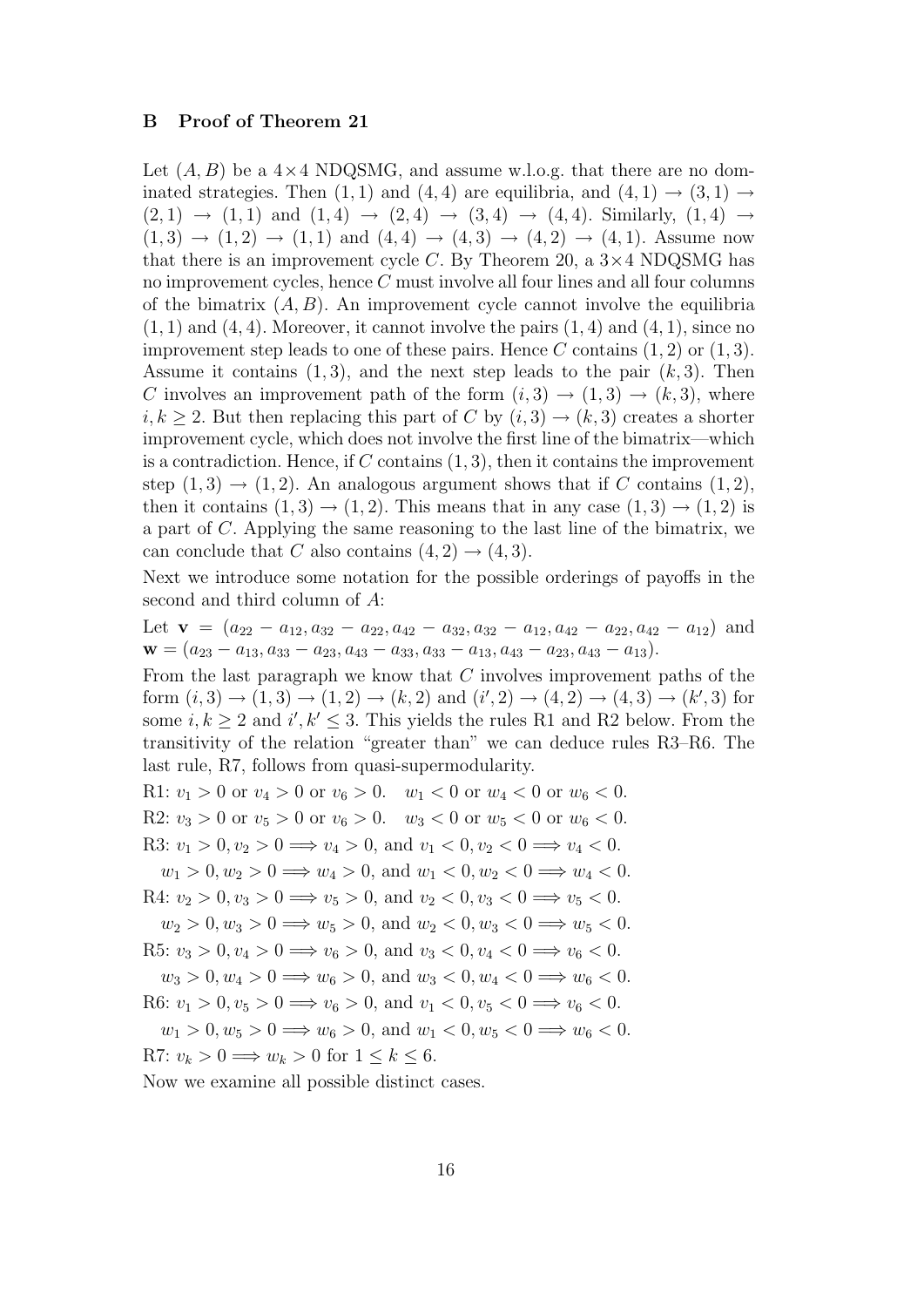• Case A:  $v_6 < 0$ . · Case A1:  $v_1 < 0$ . R1  $\implies v_4 > 0$ . R5  $\implies v_3 < 0$ . R2  $\implies v_5 > 0$ . R4  $\implies v_2 > 0. \ R7 \implies w_2, w_4, w_5 > 0.$ Case A11:  $w_1 > 0$ . R6  $\implies w_6 > 0$ , contradicting R1. Case A12:  $w_1 < 0$ . Case A121:  $w_3 > 0$ . R5  $\implies w_6 > 0$ , contradicting R2. Case A122:  $w_3 < 0$ . · Case A2:  $v_1 > 0$ . R6  $\implies v_5 < 0$ . R2  $\implies v_3 > 0$ . R5  $\implies v_4 < 0$ . R3  $\implies v_2 < 0.$  R7 $\implies w_1, w_3 > 0.$ Case A21:  $w_4 > 0$ . R5  $\implies w_6 > 0$ , contradicting R1. Case A22:  $w_4 < 0$ . Case A121:  $w_5 > 0$ . R6  $\implies w_6 > 0$ , contradicting R2. Case A122:  $w_5 < 0$ . • Case B:  $v_6 > 0$ . R7  $\implies w_6 > 0$ . · Case B1:  $w_1 > 0$ . R1  $\implies w_4 < 0$ . R5  $\implies w_3 > 0$ . R2  $\implies w_5 < 0$ . R4  $\implies w_2 < 0$ . R7 $\implies v_2, v_4, v_5 < 0$ . R5 $\implies v_3 > 0$ . R6 $\implies v_1 > 0$ .

· Case B2:  $w_1 < 0$ . R6  $\implies w_5 > 0$ . R2  $\implies w_3 < 0$ . R5  $\implies w_4 > 0$ . R3  $\implies w_2 > 0.$  R7  $\implies v_1, v_3 < 0.$  R5  $\implies v_4 > 0.$  R6  $\implies v_5 > 0.$  R4  $\implies v_2 > 0.$ 

Let us ignore  $v_6$  and  $w_6$  for the moment and write  $\mathbf{v}_A = \text{sgn}(v_1, \ldots, v_5)$ , and  $\mathbf{w}_A = \text{sgn}(w_1, \ldots, w_5)$ , where  $\text{sgn}(x) = +(-1)$  if  $x > (< 0$ . Then the analysis of the different cases above shows that there are only two possible combinations  $(\mathbf{v}_A, \mathbf{w}_A): \mathbf{v}_A = \mathbf{w}_A = (- + - + +)$  and  $\mathbf{v}_A = \mathbf{w}_A = (+ - + - -)$ . Repeating this argument for player 2 instead of player 1, we get exactly the same possible payoff orderings in the second and third line of B. With the analogous notation for player 2, the two possibilities are  $\mathbf{v}_B = \mathbf{w}_B = (- + - + +)$  and  $\mathbf{v}_B = \mathbf{w}_B =$  $(+-+ - -)$ . Hence, all in all there are four possible combinations of these payoff orderings in a  $4 \times 4$  NDQSMG without dominated strategies. These orderings are indicated by arrows in Figure B.1. Note that in case  $(a)$ ,  $(2, 2)$ and  $(3, 3)$  cannot be contained in C, since there is no improvement step to  $(2, 2)$ , and  $(3, 3)$  is a strict equilibrium. The same is true for the pairs  $(2, 3)$ and  $(3, 2)$  in case (b), for  $(3, 2)$  and  $(2, 3)$  in case (c), and for  $(3, 3)$  and  $(2, 2)$ in case (d).

Consider now cases (a) and (c). We know that  $C$  contains the improvement step  $(4, 2) \rightarrow (4, 3)$ . The improvement step following this one can only be  $(4,3) \rightarrow (1,3)$ , and by quasi-supermodularity  $(R7)$  this implies  $(4,2) \rightarrow (1,2)$ . But the improvement step preceding  $(4, 2) \rightarrow (4, 3)$  can only be  $(1, 2) \rightarrow (4, 2)$ , which yields a contradiction. Next consider cases (b) and (d).  $C$  contains the improvement step  $(1,3) \rightarrow (1,2)$ . The improvement step following this one can only be  $(1, 2) \rightarrow (4, 2)$ , and R7 then implies  $(1, 3) \rightarrow (4, 3)$ . But the improvement step preceding  $(1,3) \rightarrow (1,2)$  must be  $(4,3) \rightarrow (1,3)$ , which yields a contradiction. Hence an improvement cycle does not exist, and the game is an NDOPG. By Theorem 15, it has the CFPP.  $\Box$